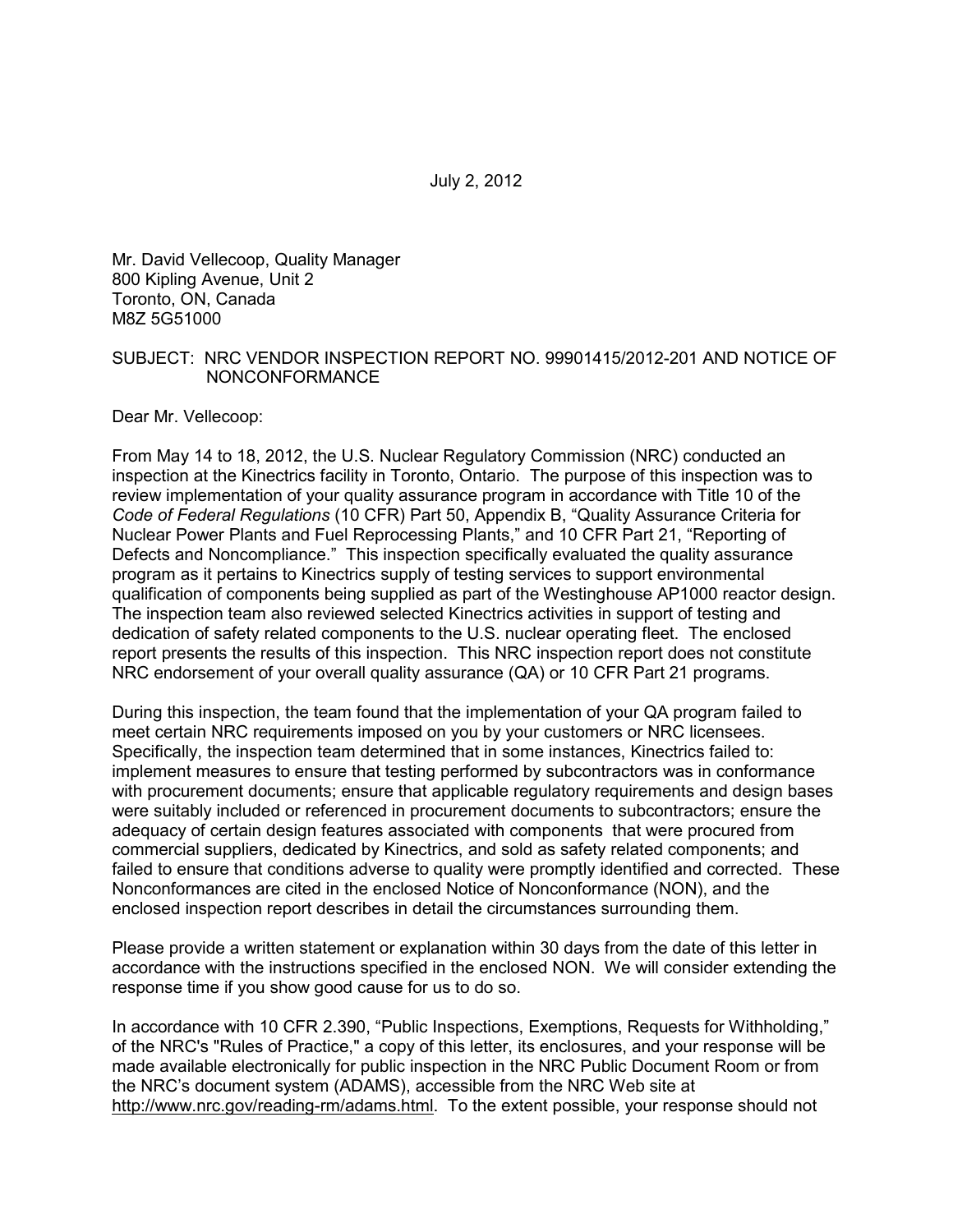D. Vellecoop - 2 -

include any personal privacy, proprietary, or safeguards information so that it can be made available to the Public without redaction. If personal privacy or proprietary information is necessary to provide an acceptable response, then please provide a bracketed copy of your response that identifies the information that should be protected and a redacted copy of your response that deletes such information. If you request that such material is withheld from public disclosure, you must specifically identify the portions of your response that you seek to have withheld and provide in detail the bases for your claim (e.g., explain why the disclosure of information will create an unwarranted invasion of personal privacy or provide the information required by 10 CFR 2.390(b) to support a request for withholding confidential commercial or financial information). If safeguards information is necessary to provide an acceptable response, please provide the level of protection described in 10 CFR 73.21, "Protection of Safeguards Information: Performance Requirements."

Sincerely,

#### */RA/*

Richard A. Rasmussen, Chief Electrical Vendor Branch Division of Construction Inspection and Operational Programs Office of New Reactors

Docket No. 99901415

Enclosures:

- 1. Notice of Nonconformance
- 2. Inspection Report No. 99901415/2012-201 and attachment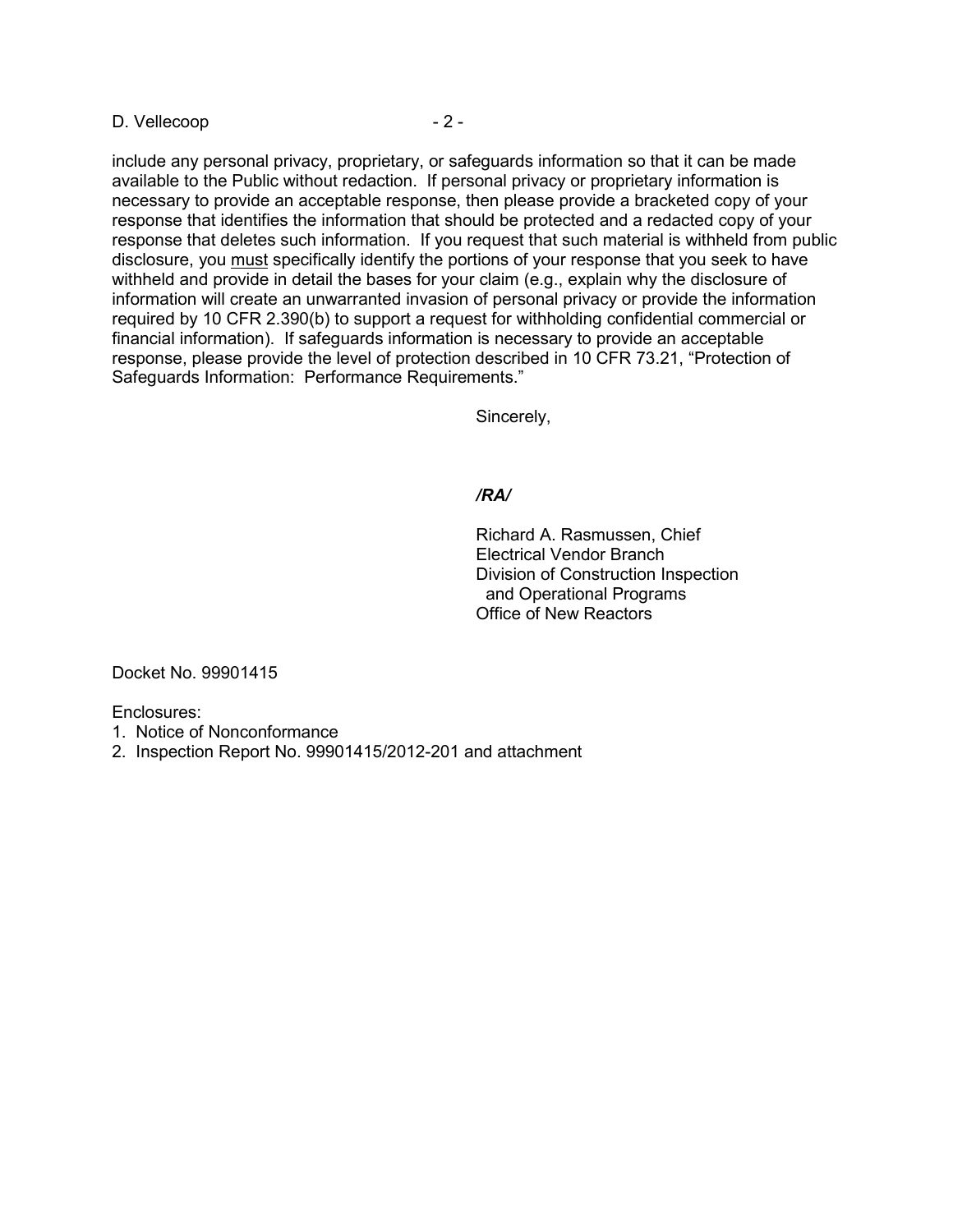D. Vellecoop - 2 -

include any personal privacy, proprietary, or safeguards information so that it can be made available to the Public without redaction. If personal privacy or proprietary information is necessary to provide an acceptable response, then please provide a bracketed copy of your response that identifies the information that should be protected and a redacted copy of your response that deletes such information. If you request that such material is withheld from public disclosure, you must specifically identify the portions of your response that you seek to have withheld and provide in detail the bases for your claim (e.g., explain why the disclosure of information will create an unwarranted invasion of personal privacy or provide the information required by 10 CFR 2.390(b) to support a request for withholding confidential commercial or financial information). If safeguards information is necessary to provide an acceptable response, please provide the level of protection described in 10 CFR 73.21, "Protection of Safeguards Information: Performance Requirements."

Sincerely,

#### */RA/*

Richard A. Rasmussen, Chief Electrical Vendor Branch Division of Construction Inspection and Operational Programs Office of New Reactors

Docket No. 99901415

Enclosures:

1. Notice of Nonconformance

2. Inspection Report No. 99901415/2012-201 and attachment

#### **DISTRIBUTION**

ASakadales RidsNRODCIP RidsNRODCIP RidsNRODCIPCEVB<br>RidsNRODCIPCMVB Dave.Vellecoop@kinectrics.com Dave.Vellecoop@kinectrics.com

#### **ADAMS ACCESSION No.:** ML12179A413 NRC-001

**OFFICE** NRO/DCIP/CEVB R-II/DCI NRO/DCIP/CEVB NRO/DCIP/CEVB **NAME** JJacobson RMathis **EHuang** GGalletti **DATE** 6/25/2012 6/22/2012 6/25/2012 6/22/2012 **OFFICE** NRO/DCIP/CMVB NRO/DCIP/CAEB NRO/DCIP/CEVB **NAME** PCoco TFrye RRasmussen **DATE** 6/25/2012 07/02/2012 07/02/2012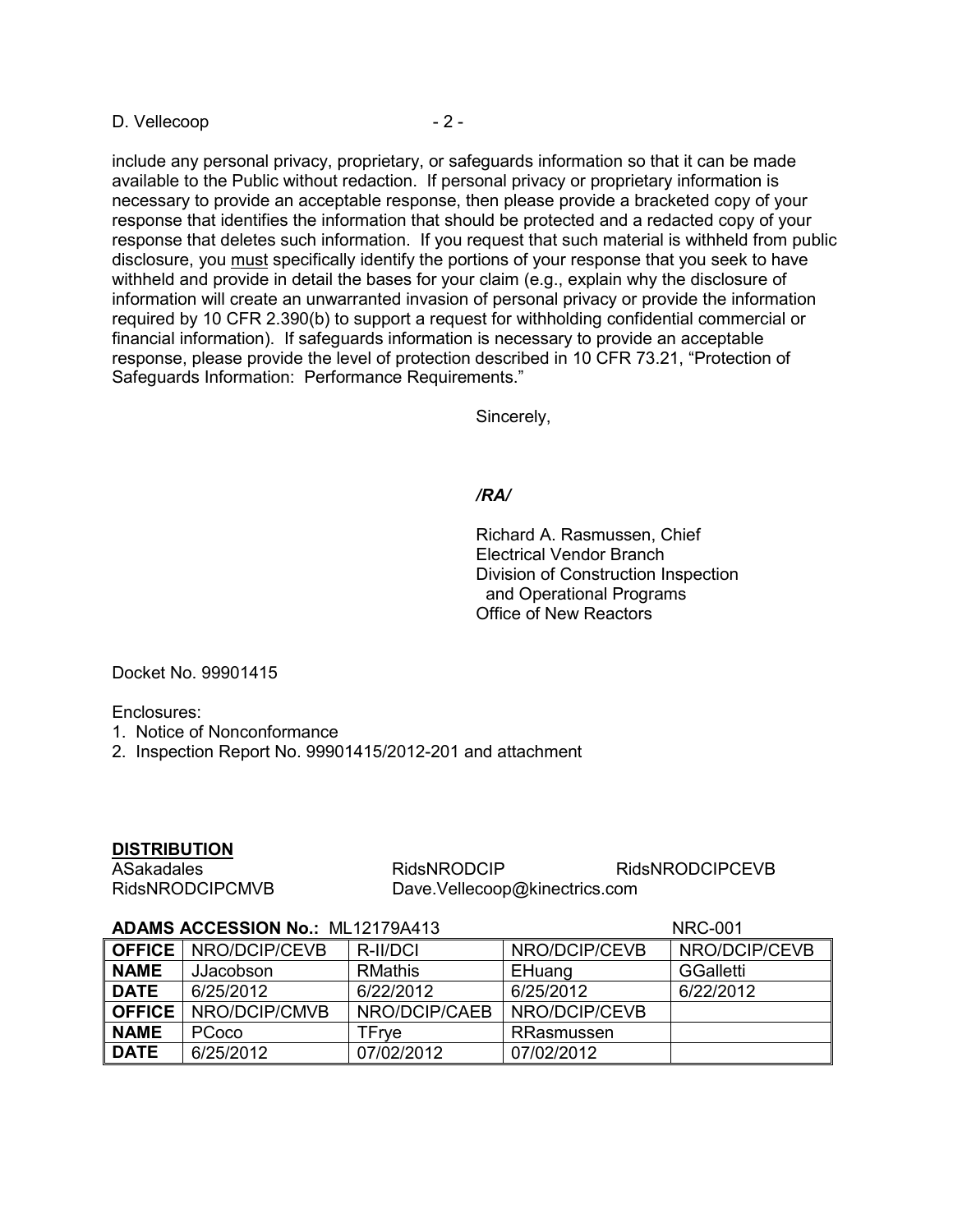#### **NOTICE OF NONCONFORMANCE**

800 Kipling Avenue, Unit #2 Toronto, Ontario M8Z5G5

Kinectrics Inc.<br>
800 Kipling Avenue. Unit #2 **Inspection Report 99901415/2012-201**<br>
Docket No. 99901415

Based on the results of a U.S. Nuclear Regulatory Commission (NRC) inspection conducted at the Kinectrics Inc. facility in Toronto, Ontario, May 14-18, 2012, certain activities were not conducted in accordance with NRC requirements that were contractually imposed on Kinectrics by its customers or NRC licensees:

A. Criterion VII, "Control of Purchased Material, Equipment, and Services," of Appendix B to Title 10 of the *Code of Federal Regulation* (10 CFR) Part 50, states, in part, that, "Measures shall be established to assure that purchased material, equipment, and services, whether purchased directly or through contractors and subcontractors, conform to the procurement documents. These measures shall include provisions, as appropriate, for source evaluation and selection, objective evidence of quality furnished by the contractor or subcontractor, inspection at the contractor or subcontractor source, and examination of products upon delivery."

Contrary to the above, as of May 18, 2012, Kinectrics failed to implement measures to ensure that testing performed by subcontractors was in conformance with procurement documents. Specifically:

- 1. Kinectrics did not properly dedicate the testing services provided by Global EMC, Inc., for the performance of electromagnetic compatibility testing, as necessary to ensure that the testing was performed in accordance with the requirements contained in Westinghouse Purchase Order (PO) #4500342823, dated 4/16/2010, and Kinectrics PO #280022400, dated 10/15/2010. For example, Kinectrics did not ensure that Global EMC had a program that properly controlled measuring and test equipment.
- 2. Kinectrics did not ensure that the test report produced by its subcontractor, Clark Testing Laboratories, for seismic testing of electrical penetration assemblies performed in accordance with PO 280022496, was in conformance with the procurement documents. Specifically the Clark test report did not contain records of calibration data for the test equipment used during the testing. These calibration data records were required per Section 7.0 of Test Procedure K403869-PSWI-0001 R07.

These issues have been identified as Nonconformance 99901415/2012-201-01.

B. Criterion IV, "Procurement Document Control," of Appendix B to 10 CFR Part 50, states, in part, that, "Measures shall be established to assure that applicable regulatory requirements, design bases, and other requirements which are necessary to assure adequate quality are suitably included or referenced in the documents for procurement of material, equipment, and services, whether purchased by the applicant or by its contractors or subcontractors."

Contrary to the above, Kinectrics PO #280022400, dated 10/15/10, to Global EMC Inc. did not explicitly state the proper technical standard and revision to be used for electromagnetic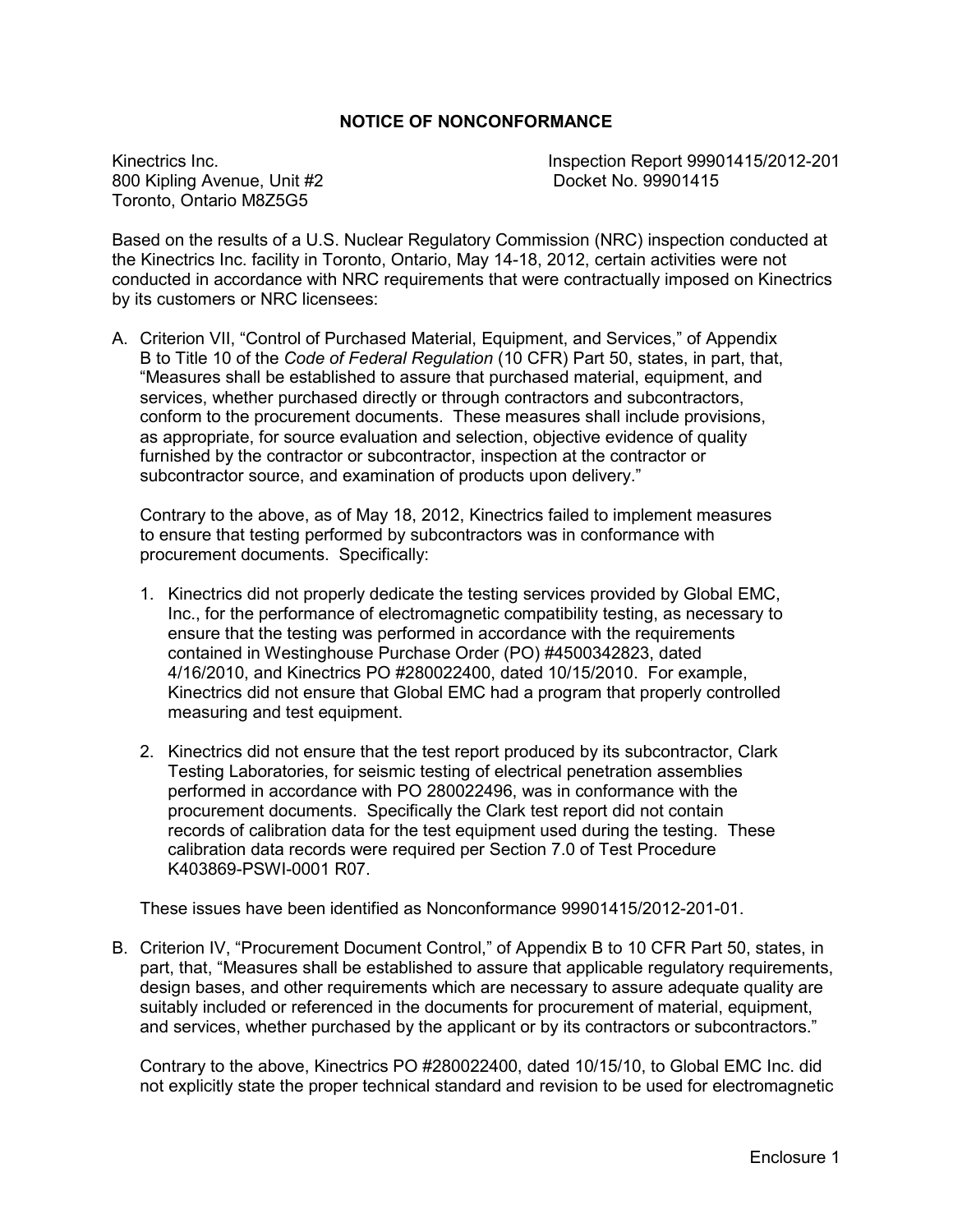compatibility testing of electrical penetration assemblies. Consequently the incorrect revision of the MIL-STD-461 was used to perform the testing.

This issue has been identified as Nonconformance 99901415/2012-201-02.

C. Criterion III, "Design Control," of Appendix B, "Quality Assurance Program Criteria for Nuclear Power Plants and Fuel Reprocessing Plants," to 10 CFR Part 50, "Domestic Licensing of Production and Utilization Facilities," states, in part, that, "Where a test program is used to verify the adequacy of a certain design feature in lieu of other verifying or checking processes, it should include suitable qualification testing of a prototype unit under the most adverse design conditions."

Contrary to the above, Kinectrics failed to verify the adequacy of certain design features associated with molded case circuit breakers that were procured from commercial suppliers, dedicated by Kinectrics, and sold as safety related components. Specifically:

- 1. For molded case circuit breakers supplied to South Carolina Electric and Gas under PO #NU-02SR744190, dated 5/16/2011, and to Duke Energy under PO #149028, dated 7/31/2011, Kinectrics did not perform inspections, tests, or analyses sufficient to verify the interrupting rating, which is a critical characteristic of the subject breakers. Kinectrics also did not perform any actions that would have verified that the breakers were manufactured in accordance with a commercial program sufficient to verify the interrupting ratings.
- 2. For molded case circuit breakers supplied to South Carolina Electric and Gas under PO #NU-02SR744190, dated 5/16/2011, and to Duke Energy under PO #149028, dated 7/31/2011, Kinectrics did not perform testing or analyses sufficient to establish the seismic qualification of the subject breakers. Seismic qualification was based upon an assumption of similarity to breakers previously tested by Kinectrics; however, Kinectrics did not perform inspections, tests, or analyses sufficient to verify that the subsequent breakers were identical in form, fit, and function to those that were previously tested.

These issues have been identified as Nonconformance 99901415/2012-201-03.

D. Criteriion XVI, "Corrective Action," of Appendix B to 10 CFR Part 50, states, in part, that, "Measures shall be established to assure that conditions adverse to quality, such as failures, malfunctions, deficiencies, deviations, defective material and equipment, and nonconformances are promptly identified and corrected."

Contrary to the above, as of May 18, 2012, Kinectrics did not take corrective actions sufficient to ensure that molded case circuit breakers, procured by Kinectrics from Tiger Controls (a commercial distributor), dedicated by Kinectrics for use in safety related applications, and then supplied to Duke Energy under PO #149028, dated 7/31/2011, were in fact authentic, new, and not refurbished. Specifically, after receiving a large percentage of breakers from Tiger controls that appeared to be either used, refurbished, or otherwise tampered with, Kinectrics corrective actions were insufficient to ensure that the replacement breakers they received from Tiger controls and shipped to Duke Energy were in fact authentic and could be traced back to the actual OEM factory.

This issue has been identified as Nonconformance 99901415/2012-201-04.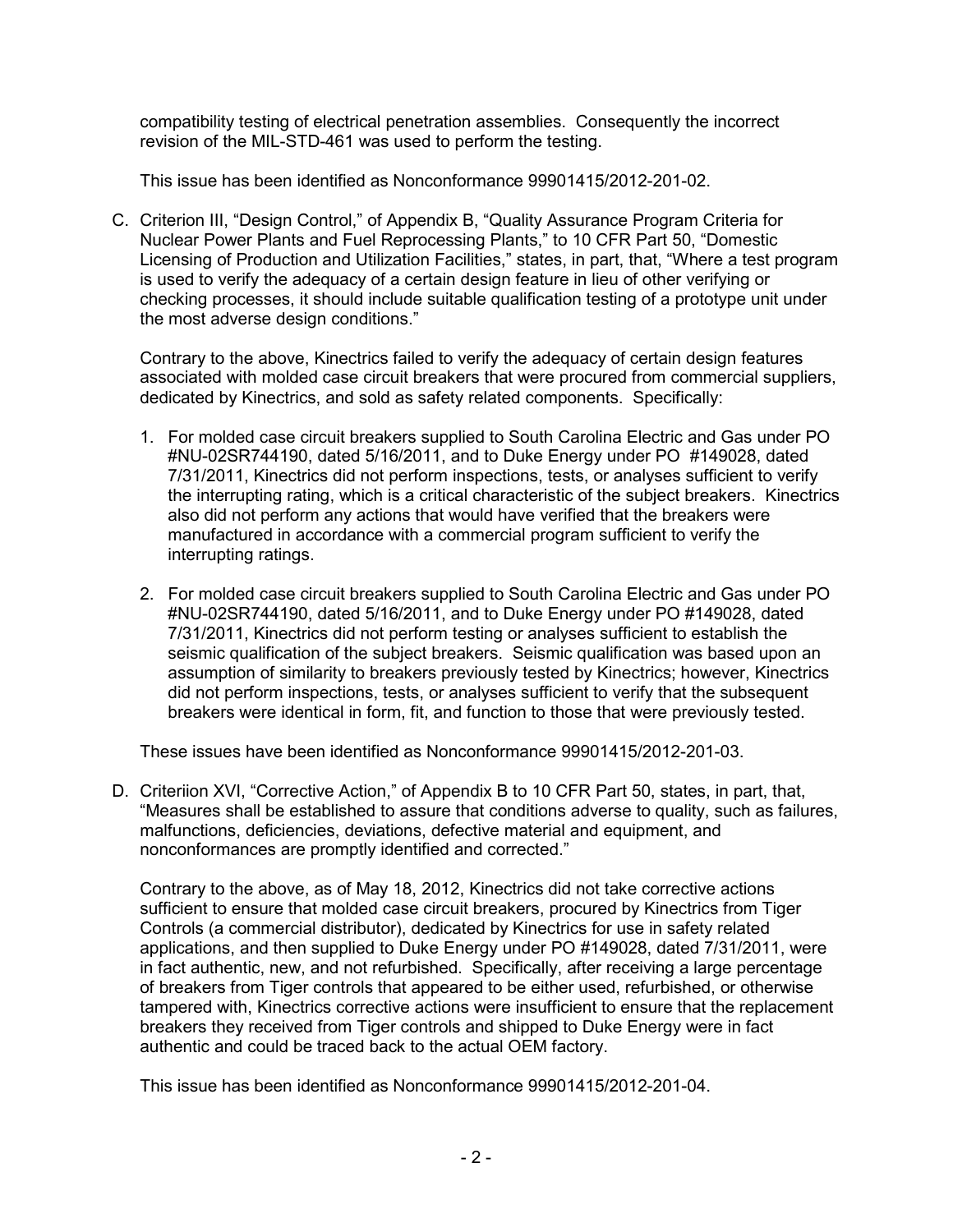Please provide a written statement or explanation to the U.S. Nuclear Regulatory Commission, ATTN: Document Control Desk, Washington, DC 20555-0001 with a copy to Richard Rasmussen, Chief, Electrical Inspection Branch, Office of New Reactors within 30 days of the date of the letter transmitting this Notice of Nonconformance. This reply should be clearly marked as a "Reply to a Notice of Nonconformance and should include for each noncompliance: (1) the reason for the noncompliance, or if contested, the basis for disputing the noncompliance; (2) the corrective steps that have been taken and the results achieved; (3) the corrective steps that will be taken to avoid noncompliances; and (4) the date when your corrective action will be completed. Where good cause is shown, consideration will be given to extending the response time.

Because your response will be made available electronically for public inspection in the NRC Public Document Room or from the NRC's document system (ADAMS),accessible from the NRC Web site at http://www.nrc.gov/reading-rm/adams.html, to the extent possible, it should not include any personal privacy, proprietary, or safeguards information so that it can be made available to the public without redaction. If personal privacy or proprietary information is necessary to provide an acceptable response, then please provide a bracketed copy of your response that identifies the information that should be protected and a redacted copy of your response that deletes such information. If you request withholding of such material, you must specifically identify the portions of your response that you seek to have withheld and provide in detail the bases for your claim of withholding (e.g., explain why the disclosure of information will create an unwarranted invasion of personal privacy or provide the information required by 10 CFR 2.390(b) to support a request for withholding confidential commercial or financial information). If safeguards information is necessary to provide an acceptable response, please provide the level of protection, described in 10 CFR 73.21.

Dated this 2<sup>nd</sup> day of July 2012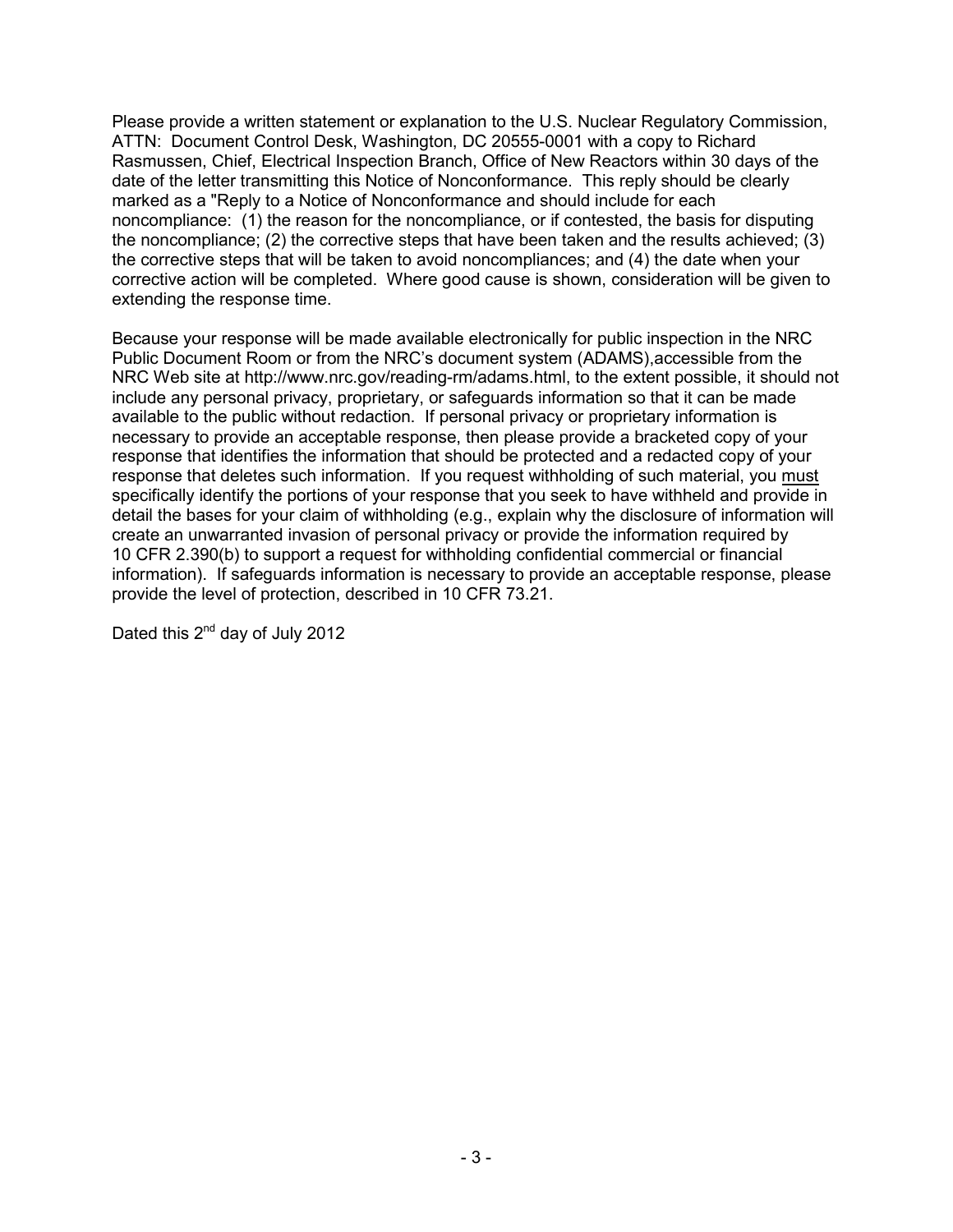#### U.S. NUCLEAR REGULATORY COMMISSION OFFICE OF NEW REACTORS DIVISION OF CONSTRUCTION INSPECTION & OPERATIONAL PROGRAMS VENDOR INSPECTION REPORT

| Docket No.:                       | 99901415                                                                                                                                                                                                                                                                                                                                                                                |                                                                                                                              |             |
|-----------------------------------|-----------------------------------------------------------------------------------------------------------------------------------------------------------------------------------------------------------------------------------------------------------------------------------------------------------------------------------------------------------------------------------------|------------------------------------------------------------------------------------------------------------------------------|-------------|
| Report No.:                       | 99901415/2012-201                                                                                                                                                                                                                                                                                                                                                                       |                                                                                                                              |             |
| Vendor:                           | Kinectrics Inc.<br>800 Kipling Avenue, Unit #2<br>Toronto, Ontario M8Z5G5                                                                                                                                                                                                                                                                                                               |                                                                                                                              |             |
| Vendor Contact:                   | Mr. Dave Vellecoop, Quality Manager<br>416-207-5686<br>Dave.Vellecoop@Kinectrics.com                                                                                                                                                                                                                                                                                                    |                                                                                                                              |             |
| <b>Nuclear Industry Activity:</b> | Kinectrics performs testing services to support the seismic and<br>environmental qualification of safety related components currently<br>being supplied as part of the Westinghouse AP1000 design.<br>Kinectrics also performs dedication services (including testing)<br>associated with their supply of safety related replacement<br>components to the U.S. nuclear operating fleet. |                                                                                                                              |             |
| <b>Inspection Dates:</b>          | May 14-18, 2012                                                                                                                                                                                                                                                                                                                                                                         |                                                                                                                              |             |
| Inspectors:                       | Jeffrey Jacobson<br>Paul Coco<br><b>Greg Galletti</b><br>Eugene Huang<br><b>Robert Mathis</b><br>Gabriele Giobbe (observer)                                                                                                                                                                                                                                                             | NRO/DCIP/CEVB<br>NRO/DCIP/CMVB<br>NRO/DCIP/CEVB<br>NRO/DCIP/CEVB<br>R-II/DCI<br><b>Canadian Nuclear Safety</b><br>Commission | Team Leader |
| Approved:                         | Richard A. Rasmussen, Chief<br><b>Electrical Vendor Branch</b><br>Division of Construction Inspection & Operational Programs<br><b>Office of New Reactors</b>                                                                                                                                                                                                                           |                                                                                                                              |             |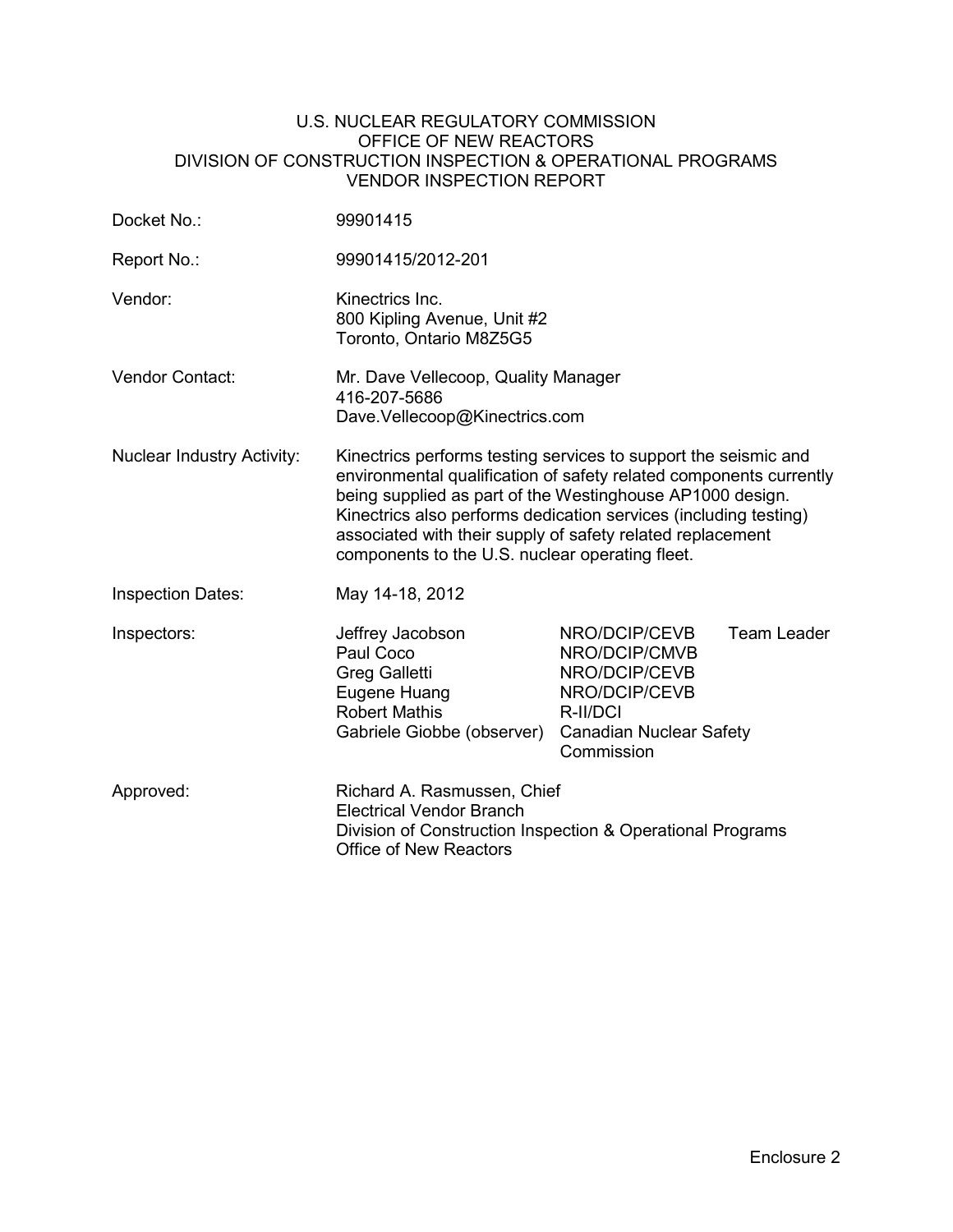# **EXECUTIVE SUMMARY**

The purpose of this inspection was to assess whether Kinectrics is adequately implementing the controls imposed on them by WEC and other customers with regard to the testing, qualification, and dedication of safety related components. Specific focus was given to the testing being performed by Kinectrics to environmentally qualify AP1000 safety related components to the requirements of Title 10 to the *Code of Federal Regulations* (10 CFR) Part 50.49. Such testing is required to demonstrate that components that perform a safety function can be relied upon to operate throughout their qualified life after exposure to design basis accident conditions, including radiation, thermal aging, pressure, temperature, humidity, and seismic vibration, as applicable. The qualification testing reviewed by the inspection team included tests that simulate design basis accident environments, seismic testing, and testing for electromagnetic interference (EMI). The results of these tests will also likely be used to support closure of selective Inspections, Tests, Analyses, and Acceptance Criteria (ITAAC), as described in Revison 19 of the AP1000 Design Control Document.

In addition to the AP1000 related testing discussed above, the inspection team also reviewed activities associated with the testing of safety related components being supplied by Kinectrics to the U.S. operating nuclear fleet. The team's review included a review of the dedication processes used by Kinectrics to identify, and then verify, the critical characteristics of a commercial grade item or service, as necessary to ensure its suitability for use in a safety related application. Such a commercial grade dedication is required when components or services are procured from a commercial supplier whose quality program does not meet the requirements of Appendix B to 10 CFR Part 50.

The team confirmed that the Kinectrics "10 CFR 50 Appendix B Quality Assurance Program," Revision L, dated November 30, 2010, contains specific requirements addressing each of the 18 criteria of 10 CFR 50 Appendix B. In general, the procedures reviewed appeared to be adequate to govern the important quality and technical aspects of the reviewed testing programs.

With respect to the electrical penetration assembly (EPA) testing actually performed at Kinectrics, the NRC inspection team (the team) determined that the test procedures appropriately incorporated the key testing parameters and that the test equipment and sensors used to conduct the testing were properly calibrated and had identifiable markings. The team also determined that the measuring and test equipment utilized was appropriate for monitoring testing conditions. With respect to the EPA testing performed by subcontractors, the team identified two Nonconformances. Nonconformance 99901415/2012-201-01 concerned two examples where Kinectrics failed to implement measures to ensure that testing performed by subcontractors was conducted in conformance with procurement documents. Nonconformance 99901415/2012-201-02 concerned Kinectrics failure to explicitly state the technical standard and revision needed in a purchase order to Global EMC, Inc. for EMC testing. This EPA testing was commissioned by Westinghouse and is for components that are part of their AP1000 scope of supply.

The team had no findings with respect to their review of the neutron monitor testing or calibration of in house test equipment.

With respect to the dedication of commercial grade components, the team found that in general, Kinectrics had identified important critical characteristics for the components being tested, and had implemented effective methods of verifying that the component's critical characteristics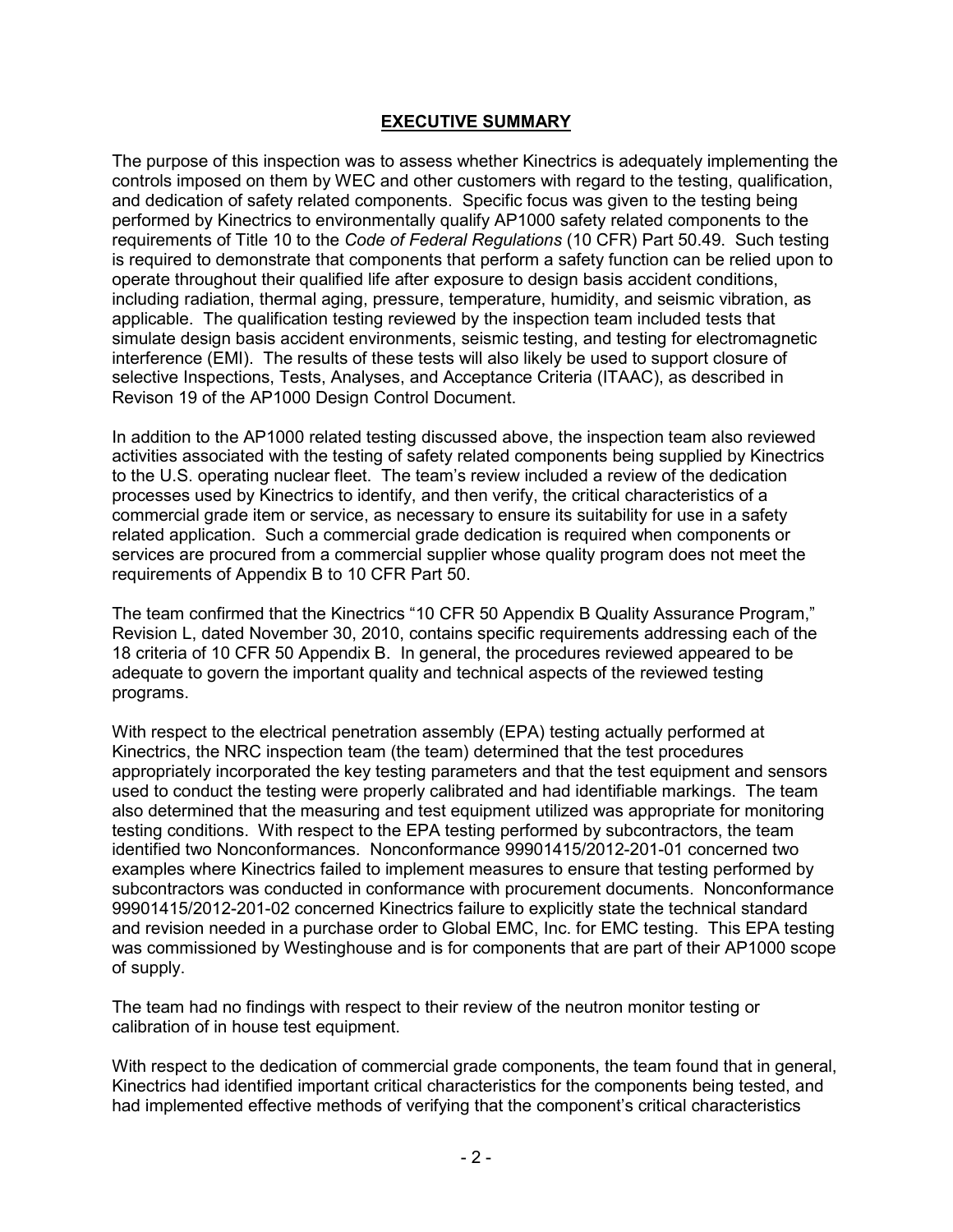were met. The team identified two Nonconformances where the Kinectrics commercial grade dedication program was not consistent with regulatory requirements. Nonconformance 99901415/2012-201-03 concerned two examples where Kinectrics failed to verify the adequacy of certain design features associated with molded case circuit breakers that were procured from commercial suppliers, dedicated by Kinectrics, and sold as safety related components. Nonconformance 99901415/2012-201-04 concerned Kinectrics failure to take adequate corrective actions associated with a number of molded case circuit breakers that were received from a commercial supplier and determined to be suspect (e.g. used, refurbished, or tampered with).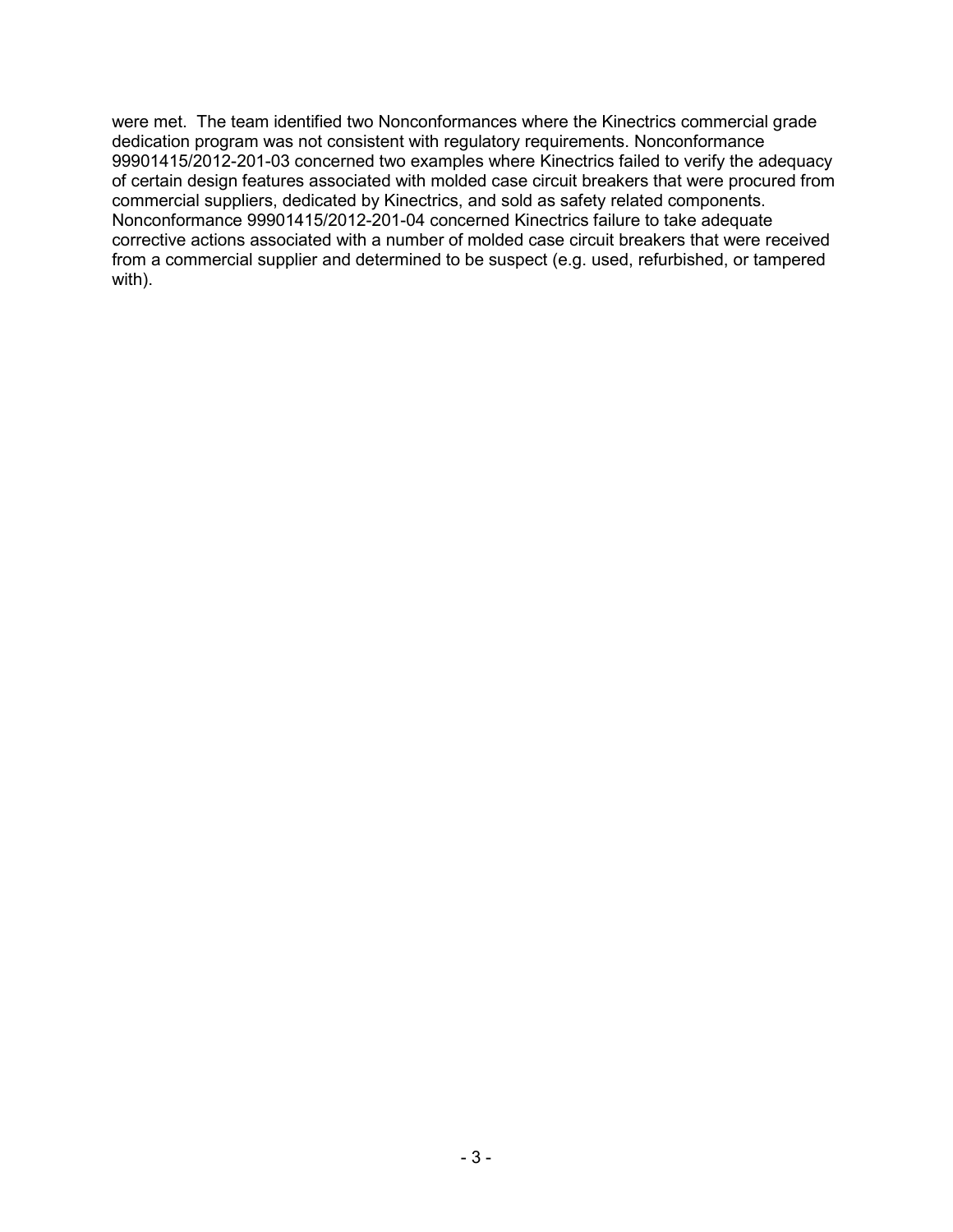# **REPORT DETAILS**

This inspection was performed as part of the U. S. Nuclear Regulatory Commission's (NRC's) overall strategy for inspecting targeted Inspections, Tests, Analyses, and Acceptance Criteria (ITAAC) related to the functional and type testing of components being supplied by Westinghouse Electric Company (WEC) and their sub-suppliers, as part of the AP1000 certified reactor design. The purpose of this inspection was to assess whether Kinectrics is adequately implementing the controls imposed on them by WEC and other customers with regard to the testing, qualification, and dedication of safety related components. Specific focus was given to the testing being performed by Kinectrics to environmentally qualify AP1000 safety related components to the requirements of Title 10 to the *Code of Federal Regulations* (10 CFR) Part 50.49 and industry standards as described in Revision 19 to the AP1000 Design Certification Document (DCD). Such testing is required to demonstrate that components that perform a safety function can be relied upon to operate throughout their qualified life after exposure to design basis accident conditions, including radiation, thermal aging, pressure, temperature, humidity, and seismic vibration, as applicable. Among the types of qualification testing reviewed by the inspection team were specific tests that simulate design basis accident environments, seismic testing, and testing for electromagnetic compatibility (EMC).

In addition to the AP1000 related testing discussed above, the inspection team also reviewed activities associated with the testing of safety related components being supplied to the U.S. operating nuclear fleet. The team's review included a review of the dedication processes used by Kinectrics to identify, and then verify, the critical characteristics of commercial grade items and service, as necessary to ensure their suitability for use in nuclear safety related applications. Such a commercial grade dedication is required when components or services are procured from a commercial supplier whose quality program does not meet the requirements of Appendix B to 10 CFR Part 50.

## 1. Electrical Penetration Testing (ITAAC 2.2.01.06a.ii and 2.2.01.5.a.ii)

## a. Inspection Scope

Kinectrics was contracted by Westinghouse Electric Company (WEC) through Purchase Order (PO) 4500342823, dated 4/16/2010, to perform equipment qualification testing of medium voltage power (MVP), low voltage power (LV1), and low voltage instrumentation and control (LV2) electrical penetration assemblies (EPAs) in support of the AP1000 design. This included the application of radiation, functional testing, seismic testing, testing under design basis accident conditions, and electromagnetic compatibility testing. Per the WEC PO, the equipment qualification was to be executed in accordance with WEC's APP-EY01-VPH-001 "Westinghouse AP1000 Test Plan 60- year Qualification of Electrical Penetrations," Revision 0, dated 12/2009. The team reviewed the test procedures, available test data, and test reports for the EPAs to ensure that applicable NRC regulations and PO requirements were adequately addressed. The team also reviewed associated notice of anomaly's and calibration records for the instrumentation used during the testing.

Due to the physical size of the EPAs, Kinectrics subcontracted the seismic portion of the testing out to Clark Testing Laboratories, who performed the testing in accordance with their Appendix B quality assurance program. Clark then provided the data back to Kinectrics for inclusion into the overall EPA Equipment Qualification report provided to Westinghouse. For the seismic testing, the team verified that the control test equipment and data acquisition software were maintained in accordance with their program requirements. The team also reviewed seismic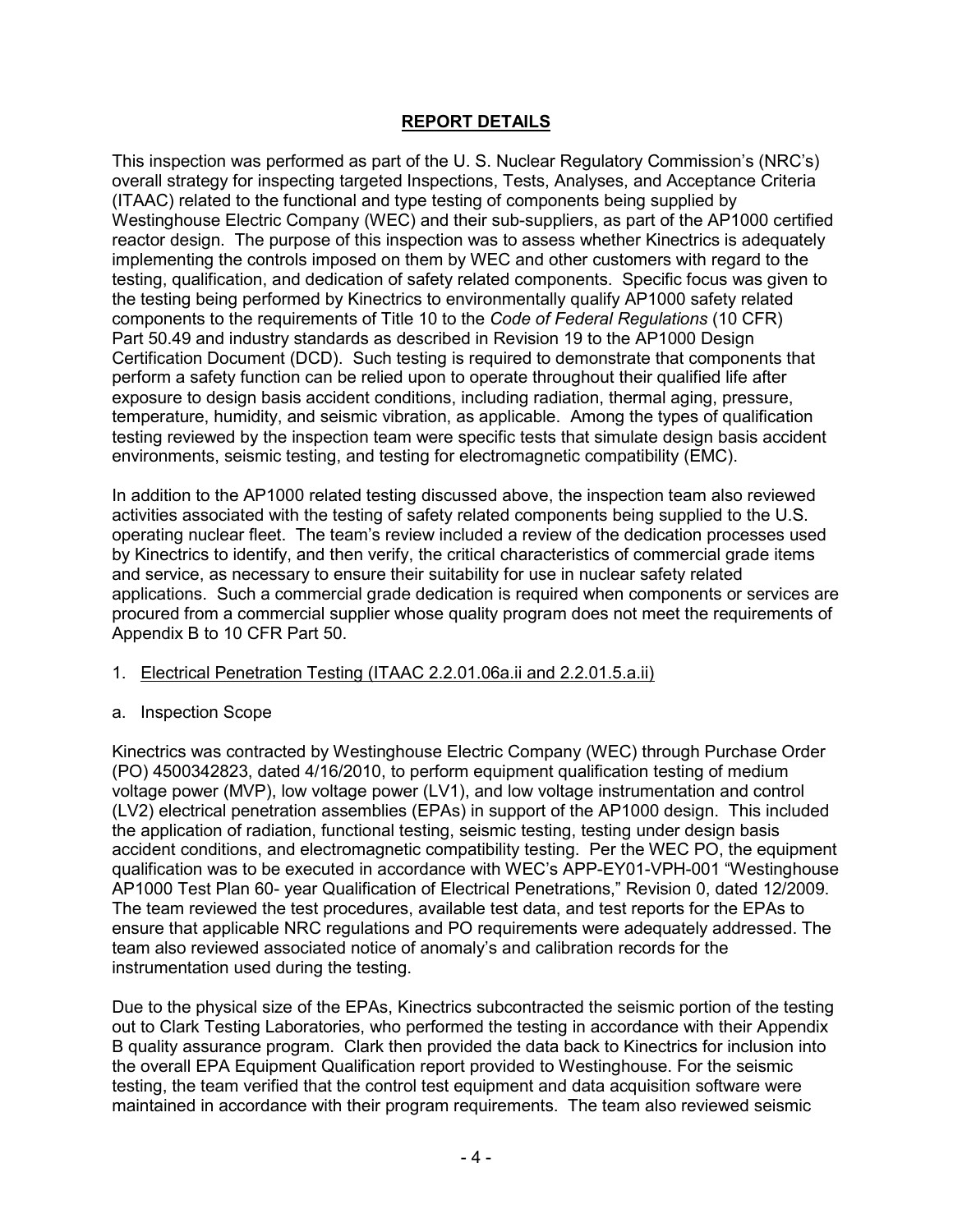testing purchase orders, industry codes, and test standards and compared them with the test plans to verify that all requirements were incorporated appropriately.

Kinectrics contracted out the Electromagnetic Compatibility testing of the EPAs to Global EMC Inc., a commercial service supplier. Since Global EMC does not have an approved nuclear quality assurance program that conforms to Appendix B to 10 CFR Part 50, the team reviewed the implementation of Kinectrics dedication process for this service. The team's review included the Kinectrics commercial grade survey of Global EMC, definition of critical characteristics, and verification methods.

The team also observed receipt inspection and testing activities associated with the testing of the Westinghouse excore power range neutron monitor detectors in accordance with PO 4500407152, "Harsh Environmental Testing to Qualify AP1000 NIS Excore Neutron Detectors."

#### b. Observations and Findings

The team confirmed that the Kinectrics "10 CFR 50 Appendix B Quality Assurance Program," Revision L, dated 11/30/2010, contained specific requirements addressing each of the 18 criteria of 10 CFR 50 Appendix B. The team reviewed the quality procedures most applicable to the qualification testing and verified that they contained appropriate requirements for performing safety related functions and activities. Among the procedures reviewed by the team were:

QAOP 11.1, "Test Control," establishes and defines requirements to assure control of test operations. The procedure also establishes the training requirements for staff, testing procedures, prerequisites for each test, and guidance to meet their customers testing specifications to which ever requirements or standard are imposed on the purchase order.

QAOP 5.1 "Preparation and Control of Quality Assurance Operating Procedures and Project Instructions," establishes the requirements and project instructions which become test plans that are reviewed and accepted by the customer prior to commencing work.

OP 3-1 "Proposal Preparation and Contract Review," governs the development of proposals and test plans to customer requirements.

AWI 3-1 "Complying with Nuclear Quality Program Requirements Imposed by Customer," provides guidance to ensure that all customer requirements in the PO are properly translated to a test plan.

AWI 6-2 "Nuclear Procurement Compliance," governs all nuclear procurement processes for 10CFR50 Appendix B.

The procedures reviewed appeared to be adequate to govern the important quality aspects of the test program.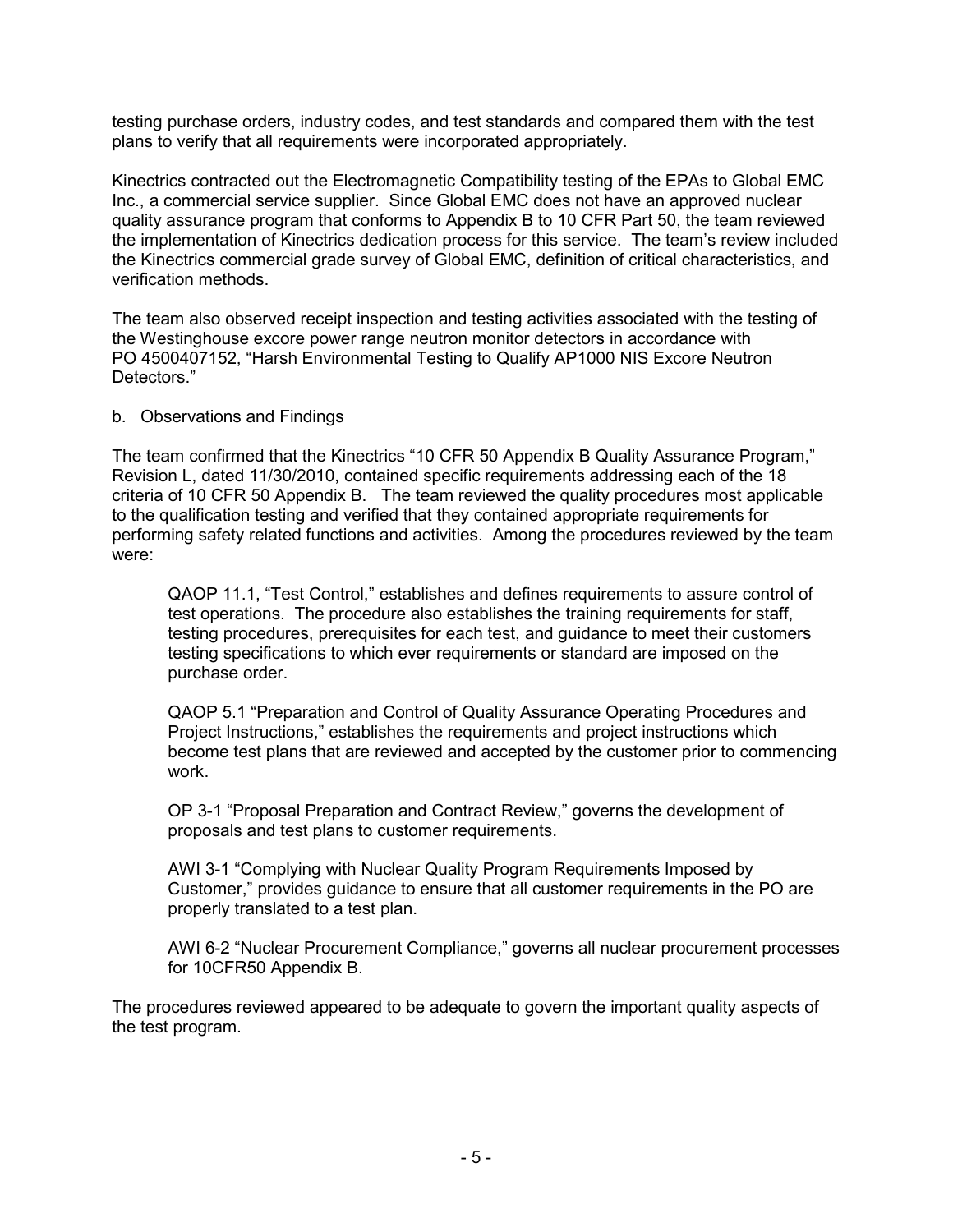## LOCA Testing of Electrical Penetration Assemblies (EPAs)

The team reviewed the following procedures, which were developed by Kinectrics specifically to perform the qualification work associated with the EPAs:

K-403869-PSWI-0001, "Kinectrics Inc. Test Procedure for Qualification Testing of IST Medium Voltage Electrical Penetrations"

K-403869-PSWI-0002, "Kinectrics Inc. Test Procedure for Qualification Testing of IST Low Voltage Electrical Penetrations"

K-403869-PSWI-0005, "Kinectrics Inc. Test Procedure for Qualification Testing of IST Low Voltage Power and I&C Electrical Penetrations"

The team verified that the test procedures appropriately incorporated the seismic testing requirements and were approved by WEC. The team verified that a sample of testing equipment and sensors used to conduct testing were properly calibrated and had identifiable markings. The team verified that the test equipment and sensors reviewed were classified as safety related and were calibrated at vendor sites which hold an International Laboratory Accreditation Cooperation (ILAC) accreditation in Canada.

The team observed the in-process design basis accident (DBA) qualification testing of the low voltage I/C (LV2) EPA, which was intended to be representative of the conditions that would exist during a Loss-of-Coolant Accident (LOCA). The team verified that Kinectrics was following the applicable test plan as well as Institute of Electrical and Electronics Engineers (IEEE) Standard 317-1983, "IEEE Standard for Electric Penetration Assemblies in Containment Structures for Nuclear Power Generating Stations". The inspectors verified the adequacy of the test setup including the configuration of the EPA, number of installed feed throughs (FTs), number of conductors for each FT, and conductor size and type. The team verified the appropriate use of measuring and test equipment (M&TE) for monitoring the test conditions described in test procedure K-403869-PSWI-0005, Rev. 05. The monitored test conditions included temperature, pressure, voltage, and current.

The monitoring and collection of test data was also observed by the team, including the monitoring of leakage current and circuit continuity. The inspectors reviewed the calibration records of the M&TE utilized for the qualification testing of the LV2 EPA including the data acquisition unit, corresponding data acquisition multiplexers, and pressure transducers. The team also reviewed the test data results from the testing of MVP EPA and verified that the testing followed the specified requirements.

The team noted that test procedure K-403869-PSWI-0005, Rev. 05, "Test Procedure for Qualified Testing of IST LV Power and I&C Electrical Penetrations", did not follow the preconditioning order of the test specimen prescribed in IEEE 317-1983. The feed-through assemblies (FT) of the electrical penetration assemblies (EPAs) were subjected to radiation exposure simulation first in the process instead of last. Kinectrics indicated that the preconditioning order was set in order to improve testing efficiency of the EPAs. The inspectors determined that performing the radiation exposure simulation at the beginning of preconditioning was a conservative approach in that the EPAs would undergo the remaining preconditioning steps in a further degraded state due to the preceding radiation exposure. This preconditioning order maintains the intent to demonstrate the environmental qualification of the EPAs in their respective environments.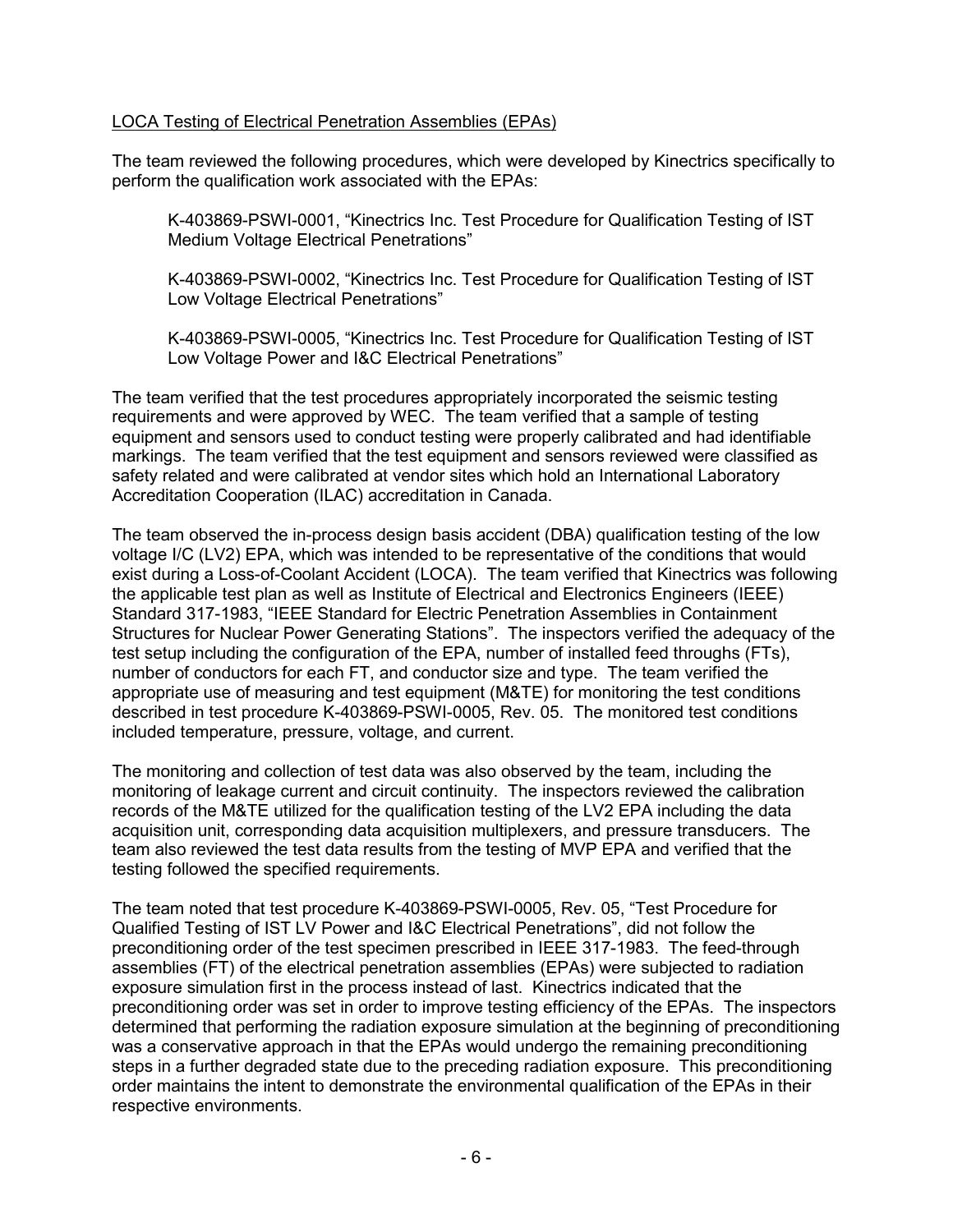During the review of test procedures for EPAs MV1, LV1, and LV2, the team observed a difference in the type of radiation exposure applied to the feed-through assemblies (FT) during preconditioning. FTs installed in EPAs MV1 and LV2 were exposed to gamma radiation and the FT for EPA LV1 was exposed to a combination of gamma and beta radiation. The team determined that this was acceptable as the Westinghouse AP1000 document APP-GW-VP-100, Rev. 0, "Equipment Qualification Specifications and Documentation Requirements for AP1000 Safety-Related Electrical and Electro-Mechanical Equipment", allowed for the radiation requirements to be met by converting the combination of gamma/beta radiation to an equivalent gamma only.

# EMC Testing of EPAs

As required by the Westinghouse PO to Kinectrics, the EPAs are also required to be tested for electromagnectic compatibility (EMC) in accordance with NRC Regulatory Guide 1.180. The team identified that Kinectrics contracted out this testing to another test facility, Global EMC. As with all the qualification testing being performed for the EPAs, such testing is considered to be a safety-related activity and thus is required to be performed in accordance with an approved quality assurance program that meets Appendix B to 10 CFR Part 50 and also 10 CFR Part 21. Should a licensee or a vendor chose to utilize a commercial supplier that does not conform to these requirements, such as Global EMC, NRC Generic Letter 89-02, allows the purchaser to alternatively, "dedicate" the item or service being procured, which is the path Kinectrics chose for the EMC testing. Through the dedication process, the critical characteristics of the service are identified, as are methods for verifying that the critical characteristics of the service have been achieved.

The team reviewed the Kinectrics commercial grade survey of Global EMC, which was part of the dedication process. The team identified that the dedication process implemented by Kinectrics was inadequate as it did not clearly list the critical characteristics of the service being procured and did not contain proper verification methods. Instead, the Kinectrics dedication basis seemed to depend primarily on the fact that Global EMC had received accreditation from the American Association for Laboratory Accreditation (A2LA); however, this is not an acceptable substitute for a dedication process.

The NRC has allowed licensee's and vendors to take credit for A2LA certification as part of a commercial grade dedication process, but only for the dedication of calibration services. See NRC Letter to Ms. Sherry Grier, NUPIC Chairman dated June 6, 2006, (ML061580386). The NRC has not reviewed the adequacy of A2LA oversight with respect to their certification of laboratory services, such as the testing being performed by Global EMC.

In addition, the team determined that Global EMC did not own all the necessary equipment to perform the EMC testing and that some of the test equipment used to perform the testing was rented. It was not evident that Kinectrics had ensured that the rented equipment had been properly calibrated or that proper controls had been placed on conducting the testing. Kinectrics failure to properly dedicate the testing services provided by Global EMC, as necessary to ensure that the testing was performed in accordance with the purchase order requirements is identified as an example of Nonconformance 99901415/2012-201-01.

The team also identified that EMC testing was performed to a revision of MIL-STD-461 that was different from that contained in the Westinghouse specification. The Westinghouse AP1000 Design Control Document, Revision 19, and Kinectrics test procedure K-403869-PSWI-0005 required that RE101, RE102, and RS103 EMC testing be performed to MIL-STD-461E. The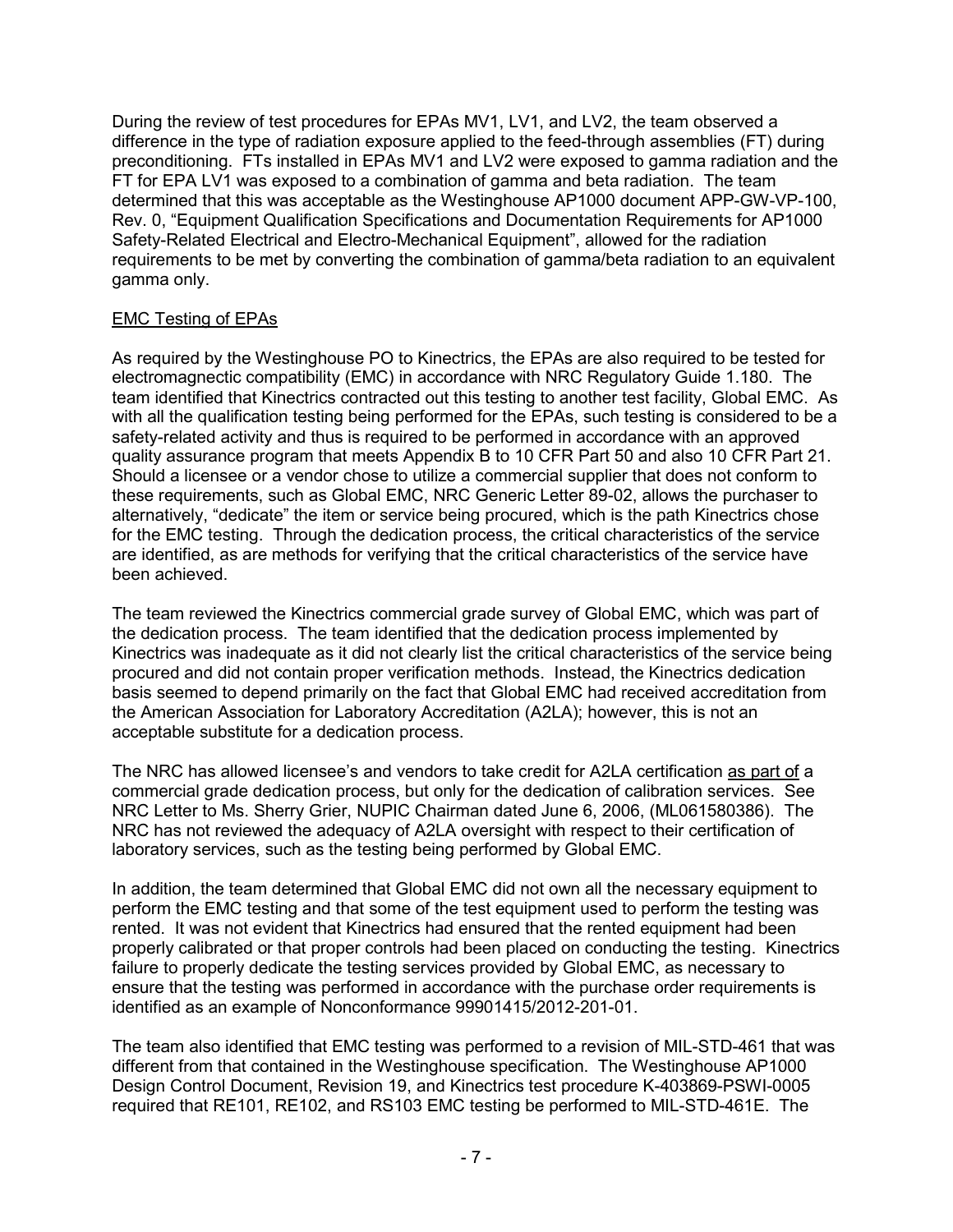team reviewed purchase order (PO) 280022400 from Kinectrics to Global EMC and identified that Kinectrics requested RE101, RE102, and RS103 EMC testing, but did not specify the exact standard and revision required. The team determined that the testing was actually performed to MIL-STD-461F rather than MIL-STD-461E. The team identified that there are material differences between the two revisions that may affect the test data results. Kinectrics failure to ensure that the correct technical requirements and standards were identified in the purchase order to Global EMC is identified as Nonconformance 99901415/2012-201-02.

## Seismic Testing of EPAs

Due to EPA size restrictions, the seismic portion of the equipment qualification testing was subcontracted out by Kinectrics to Clark Testing Laboratories in PO 280022496. Clark then developed a test plan Clark-QP-280022496-RO that was derived from the Kinectrics testing procedures that had been approved by WEC. Kinectrics approved the test plan and sent an observer to view the testing performed on 3/11/2011 for the medium voltage EPA. Clark provided Kinectrics with the test log and graphic seismic data to be incorporated into equipment qualification test report K-403869-TR-0001 R00.

The team viewed the seismic portion of the test report and found that the test log for the seismic testing completed by Clark was missing the cover page. Through close inspection of the test log and data, it was determined that the information provided was performed to the correct IEEE 344 standard. Kinectrics issued a nonconformance report to recover the missing cover page. This was considered by the inspection team to be a minor issue.

The team also identified that contrary to the WEC and Kinectrics POs, Clark had not included calibration information for the test equipment used in the test log or anywhere in the test report. Test Procedure K403869-PSWI-0001 R07, Section 7.0, states that the completed report should include a listing of all measuring equipment including calibration dates. This discrepancy had not been identified by Kinectrics. Furthermore, Kinectrics was not able to produce any documents that indicated that they had performed an acceptance review of the data log or seismic graphs received from Clark, as necessary to determine if the requirements of their PO 280022496 had been properly executed.

All test data received by Clark was included in the larger scope test package for the equipment qualification of the medium voltage EPA and approved, by Kinectrics, in test Report K-403869-TR-0001 R00. Criterion VII, "Control of Purchased Material, Equipment, and Services," of Appendix B to 10 CFR Part 50 states, in part, that "Measures shall be established to assure that purchased material, equipment, and services, whether purchased directly or through contractors and subcontractors, conform to the procurement documents. These measures shall include provisions, as appropriate …examination of products upon delivery." AWI 6-2 "Nuclear Procurement Compliance," part 5.8, "Verification of Purchased Products and Services," in section 5.8.2, states "for each purchase material or contracted service affecting quality, plans shall be executed by Kinectrics to ensure contract requirements have been met.

Contrary to the above Kinectrics did not perform an adequate review of the data provided by Clark, to ensure that all contractual requirements invoked by the Kinectrics and WEC PO's were met. This issue was identified as one example of Nonconformance 99901415/2012-201-01.

The team also identified that the Kinectrics PO to Clark referenced correspondence that invoked an incorrect revision of IEEE344. After this issue was identified by the team during the inspection, Clark sent a letter to Kinectrics stating that the procedures invoked during the testing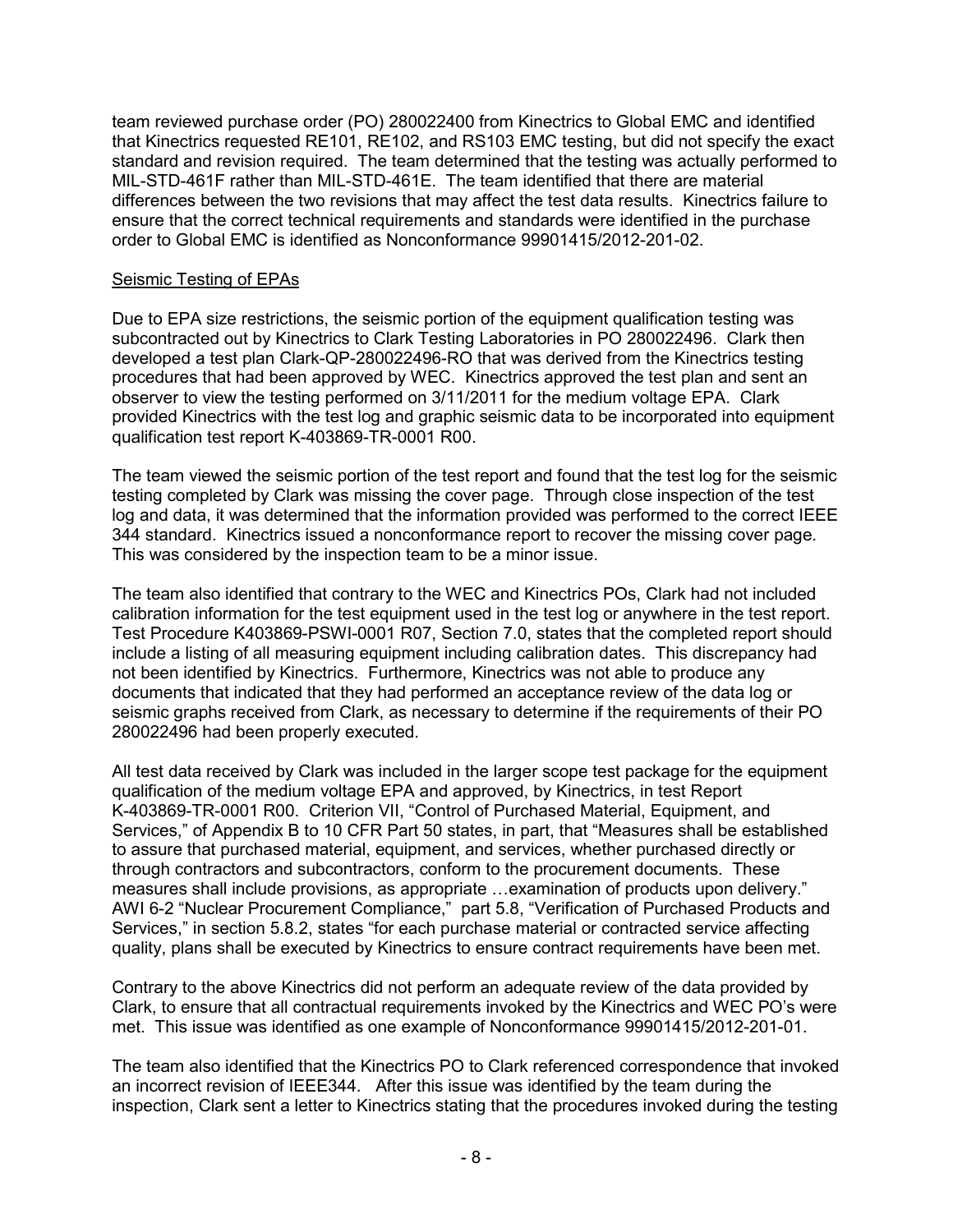were in fact to the correct IEEE344 revision requested by the WEC PO. This was identified by the inspection team as a minor issue.

## Observation of In-process Testing of Neutron Monitors

With respect to the excore power range neutron monitor detectors, the team witnessed resistance and capacitance measurement tests for the upper power range detector. The team compared the Westinghouse test plan, "AP1000 Excore Neutron Detectors Equipment Qualification Test Plans," EQ-TP-197-APP/APP-JE92-VPH-001 to the Kinectrics CGID ITP to confirm test requirements were adequately translated into test plans and test procedures. Included with the Westinghouse test plan were technical requirements for testing including: thermal aging, thermal cycling, radiation aging, normal pressurization cycling, abnormal extreme testing, seismic testing and DBA testing. The team determined that test requirements were being adequately translated into Kinectrics CGID ITP and test procedures. The team also reviewed pre-test thermal cycling of the detectors and confirmed that the thermal cycling test data contained in K-015991-DATA-0006-R01 was consistent with the requirements in the Kinectrics test procedure and the Westinghouse test plan. The team verified that the test setup, as evidenced through a detailed test description and actual photographs of the physical test configuration, was consistent with prescribed requirements.

# Calibration of Test Equipment

The team reviewed a sample of inspection and testing equipment being utilized at Kinectrics to ensure that the equipment was being properly calibrated and controlled. The specific instruments sampled were associated with the baseline testing of the Westinghouse excore power range neutron monitor detectors (Keithley KN-01822 - Electrometer, Cal-Matrix KIN-01934 Amplifier – Current to Voltage Amplifier, Amprobe - LCR meter LCR55A KIN-00632). The team confirmed the instruments were calibrated and appropriate for the range of operation for each test. The NRC team reviewed the Kinectrics Instrument Sheet, K-015991, dated May 16, 2012, and confirmed that all equipment was identified, recorded, and confirmed to be within the calibration date range. The team confirmed that the calibration range was also consistent with the actual use of the equipment.

Additionally, the inspection team reviewed the calibration laboratory accreditation documentation associated with the test equipment, including documentation detailing each laboratory's scope of supply capability. The team confirmed that the laboratory accreditation covered the ranges of parametric values, such as voltage, current, and resistance for which the test equipment was being used. The team confirmed that traceability to the National Institute of Standards and Technology calibration standards was provided, and that all test and inspection equipment used for the observed inspection and test activities was controlled, documented, and current with respect to the calibration requirements. The team also confirmed that all test instrumentation was appropriate for the test use and was capable of measuring to the precision required in the test plan. No issues were identified with any of the calibration activities reviewed.

# c. Conclusions

Kinectrics overall quality assurance procedures appeared to be adequate to govern the important quality aspects of the test program. With respect to portions of the EPA testing performed at Kinectrics, the team determined that the test procedures appropriately incorporated the key testing parameters. The testing equipment and sensors used to conduct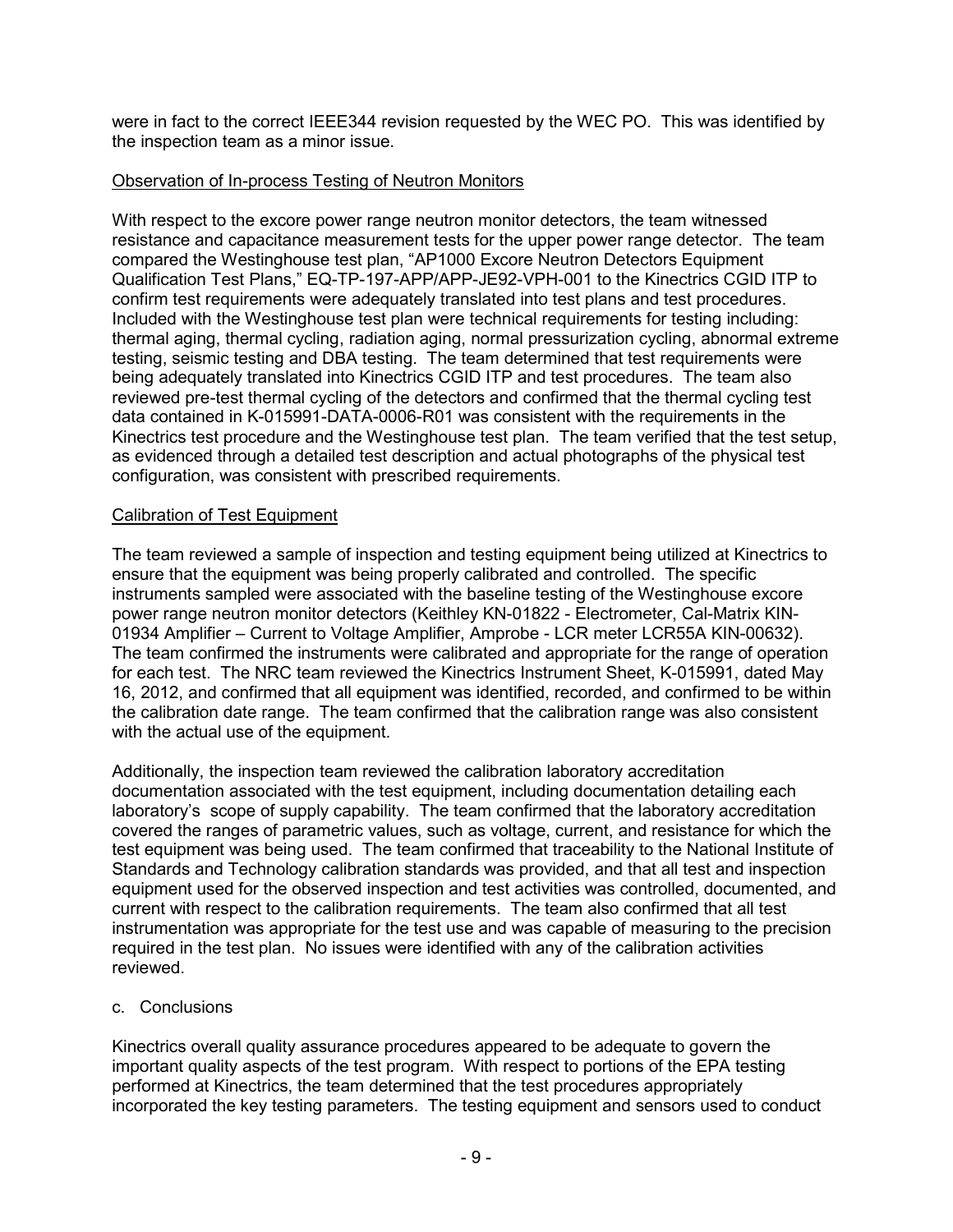the testing were properly calibrated and had identifiable markings. The team verified the appropriate use and monitoring of M&TE to provide testing conditions, including temperature, pressure, voltage, and current.

With respect to testing of the EPAs being performed by subcontractors, the team identified two Nonconformances. Nonconformance 99901415/2012-201-01 concerned two examples where Kinectrics failed to implement measures to assure that testing performed by subcontractors was in conformance with procurement documents. Nonconformance 99901415/2012-201-02 concerned Kinectrics failure to explicitly state the technical standard and revision needed in a purchase order to Global EMC for EMC testing.

The team had no findings with respect to their review of the neutron monitor testing or calibration of in house test equipment.

## 2. Dedication of Commercial Grade Equipment

#### a. Inspection Scope

The team reviewed the Kinectrics QA manual and implementing procedures that govern the Kinectrics process for commercial grade item dedication (CGID) to verify compliance with 10 CFR Part 21 and Criterion III, "Design Control," and Criterion VII, "Control of Purchased Material, Equipment and Services," of Appendix B to 10 CFR Part 50. In addition, the team reviewed a sample of procurement documentation and completed CGID packages, discussed the CGID program with Kinectrics management and technical staff, and observed dedication activities such as test and inspection in-process. The team assessed whether Kinectrics was adequately implementing key dedication activities consistent with the QA program manual and CGID procedures, QF 10-1, "Record of Inspection of Incoming Items." These dedication activities included: performance of a technical evaluation to identify critical characteristics for the items to be dedicated; identification of potential failure modes and acceptance criteria for each critical characteristic; identification of review methods for each characteristic; and various sampling strategies for both destructive and non-destructive tests and inspections. The team assessed whether the dedication activities were adequately documented in the CGID plan and CGID inspection and test plan, and reviewed purchase orders for each of the sample CGID packages reviewed.

For the sample dedication packages reviewed, the team assessed whether the CGD inspection and test plan and CGID plan identified critical characteristics, acceptance methods, and acceptance criteria that were generally consistent with the customer-identified requirements, manufacturer-identified requirements, or were incorporated by reference to applicable industry standards. The team reviewed each of the critical characteristic data sheets for all of the sample items. The attachment to this inspection report lists the documents reviewed by the inspectors.

## b. Observations and Findings

With the exception of the issues identified below, the team found that the records were complete, and all data was generally consistent with the acceptance criteria. In instances where test results did not meet the acceptance criteria (e.g., chemical analysis of the Fafnir bearing material) a nonconformance report (NCR) was initiated, work was stopped or evaluated for impact, and resolved in accordance with the Kinectrics CGID process.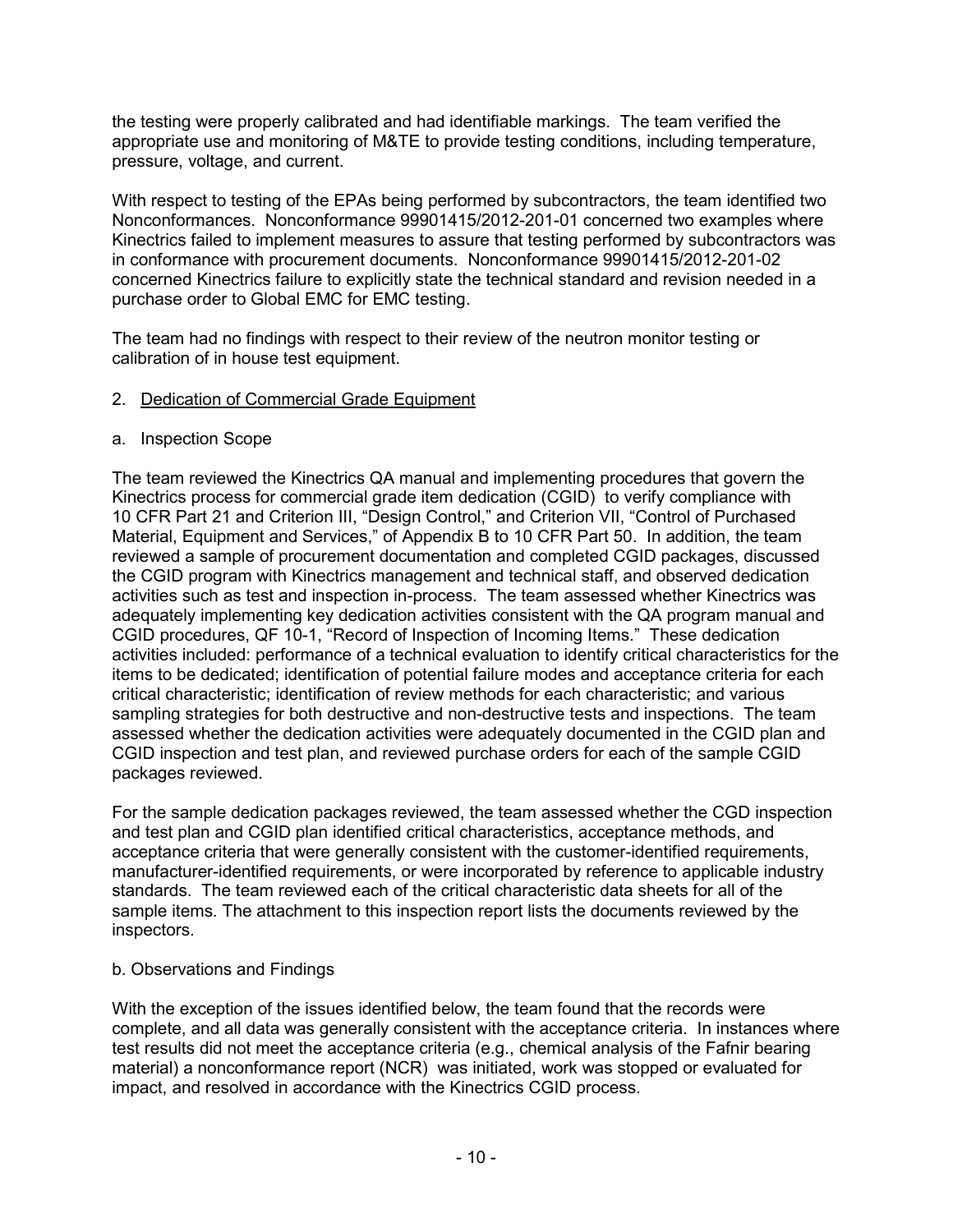# Fuses

The team identified that in one instance, Kinectrics failed to evaluate and document a departure from a test requirement associated with the CGID of 600v 80A fuses (CGID package CGD K-115012-ITP-0006). Specifically, the CGID ITP and CGID plan referenced a Joint Utility Technical Guideline for CGID of fuses (UL 198C) which required the fuses to be tested at 110% of rated current. Review of the test data revealed the actual constant current rating test was performed at 100% of rated current instead of the 110% specified in the guideline. The dedication package did not describe the basis for selection of a test current used, which did not meet the requirements of JUTG UL198C, nor was there any documented justification for performing the test at the current rating chosen. The inspection team determined this to be a minor issue as the testing that was performed was sufficient to verify the fuses critical characteristics.

## Molded Case Circuit Breakers

The team reviewed documentation pertaining to Kinectrics supply of two lots of Square D molded case circuit breakers to South Carolina Electric and Gas. The team identified that for seismic testing, Kinectrics uses Vibration View data acquisition software, developed by Vibration Research Corporation to generate the vibration signals, control the seismic qualification testing, and collect response data. The inspectors verified that the software reduces test data to a format that facilitates qualification of the components under testing. The inspectors interviewed the seismic test manager and discussed software verification and validation (V&V) of the Vibration View software. The V&V of the software used vibration controller vr8500-12 for verification of Seismic Response Spectra (SRS) calculation, IEEE-344 coherence/correlation coefficient requirements, and frequency content and stationary requirements. No findings were identified during the team's review the software V&V.

For the first lot of breakers, the team reviewed seismic qualification report K-403425-RA-0001, for class 1E Safety-Related Circuit Breakers, contracted under South Carolina Electric & Gas (SCEG) PO NU-02SR735911. The breakers were for use in Virgil C. Summer Nuclear Generating Station. Kinectrics Tested 36 Square D 600 Volt, molded case circuit breaker models per the requirements of IEEE 344-1975/1987/2004. The breakers were to replace an older set of breakers that were originally seismically tested by Wyle labs while still in the breaker panel. Since SCEG only provided the seismic floor spectra for testing, Kinectrics used the data report from Wyle labs and reduced the correct frequency response spectra to test the individual breakers outside the panel The team's inspection of the test report verified that all data was collected in a proper manner and done in accordance with test procedure K-403425-PSWI-0001, Revision 3, dated 10/8/2009.

The second lot of breakers was supplied by Kinectrics under SCEG PO NU-02SR744190, dated 5/16/11. The PO was for six, 20 amp, 600 volt, square D molded case circuit breakers. The purchase order invoked 10 CFR Part 21, the Kinectrics QA program manual, and IEEE 344 for seismic qualification. Since Kinectrics had previously performed seismic testing (as described above) on similar beakers, the PO stated that the breakers should be the same as those previously qualified, as documented in Kinectrics Seismic Report K-403425, Revision 0. The SCEG PO also required that Kinectrics conform to EPRI NP-7218, "Guideline for Utilization of Sampling Plans for Commercial Grade Acceptance" for the dedication of any components and that Kinectrics provide documentation/justification for any evaluations made with regard to establishing lot homogeneity for the purpose of selecting sample sizes as part of the dedication process.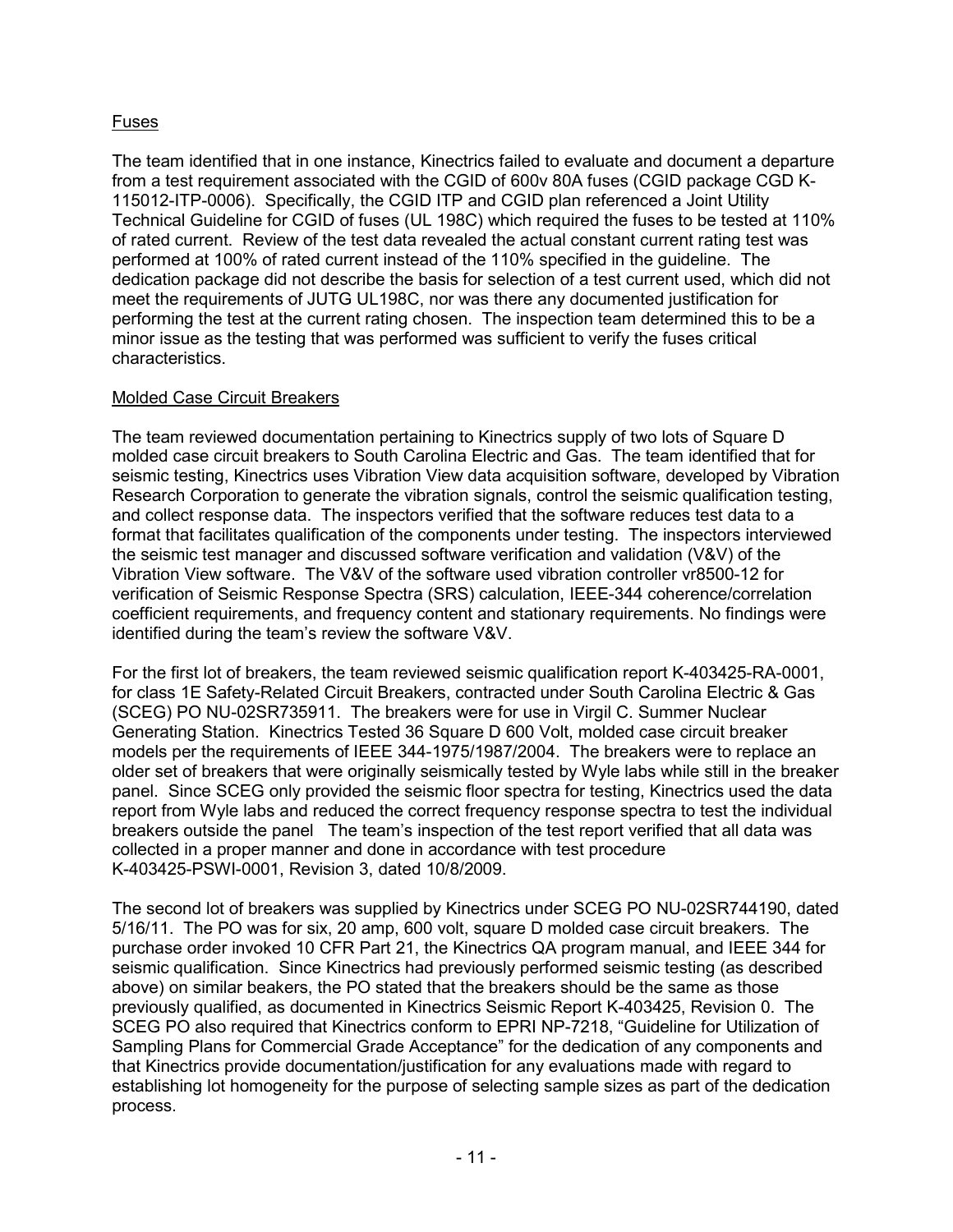Since Kinectrics is not an OEM or authorized distributor, all components supplied by Kinectrics have to be procured from other sources. In this case, the team identified that Kinectrics procured the subject breakers (P.O. #280024653, dated 6/8/2011) through an authorized distributor of Square D, Becker Electric Supply in Cincinnati, Ohio. The breakers were procured as a commercial grade item and Kinectrics did not perform any survey or surveillance on the distributor. The SCEG purchase order required that the components be sourced from an OEM or an authorize OEM source. The breakers supplied by Becker were sent to the Kinectrics office in Cincinnati, Ohio. The team verified that even though the breakers were ordered through a distributor, the beakers were actually drop shipped direct from the OEM factory in Columbia, MO, and that Kinectrics had suitable documentation to establish the fact that all these breakers were from a homogenous lot. The Kinectrics office in Cincinnati then shipped the breakers to the Kinectrics testing facility in Toronto where the actual dedication testing was performed.

The dedication was performed in accordance with the previously issued Inspection and Test Plan, K-403425-ITP-0031, Revision 0, "Commercial Grade Dedication of Square D Pat# FIL-36020 Circuit Breakers," that had been created as part of the previous purchase order. The test plan included requirements for the documentation and verification of numerous critical characteristics for the subject breakers, including dimensions, mass, and various electrical performance properties. The critical characteristics were identified in accordance with EPRI guidance that had been developed specific for the dedication of molded case circuit breakers, CGICB01, Revision 1B. The team determined that while the EPRI guidance appeared to list all important critical characteristics as design considerations, the EPRI guidance did not specifically address how the interrupting capacity of the breakers was to be addressed as part of the dedication process. The team noted that the interrupting capacity of a breaker is an important safety related characteristic of a beaker as it ensures that should a severe short circuit occur, that the breaker could interrupt the fault without causing damage to surrounding equipment. Typically, such interrupting ratings are established by manufactures and then verified by destructive tests that are performed on sample components, in accordance with industry standards.

The team identified that Kinectrics did not address the interrupting rating of the subject breakers as part of its dedication process, nor did they verify that the subject breakers, which were procured commercially, were manufactured in accordance with a commercial program sufficient to establish the interrupting ratings. Failure to verify the capability of the supplied circuit breakers to withstand their rated interrupting current capacity was identified by the team as one example of Nonconformance 99901415/2012-201-03.

Seismic qualification for this lot of breakers was based upon the similarity of the breakers to those previously tested and additional seismic tests were not performed. The team determined, however, that the dedication package did not contain sufficient information to conclude that the supplied breakers were in fact, the same in form, fit, and function as those previously qualified by direct seismic testing. Similarity was established only through a comparison of mass and dimensions which is not a sufficient basis by itself to establish similarity for the purposes of seismic qualification. Since Kinectrics does not maintain design control of the subject breakers, nor did they perform a survey of the OEM production facility, changes could have been made to the breakers by the OEM that might be inconsequential from a commercial standpoint but that could effect their seismic qualification. Failure to adequately establish seismic qualification for the supplied breakers was identified by the team as one example of Nonconformance 99901415/2012-201-03.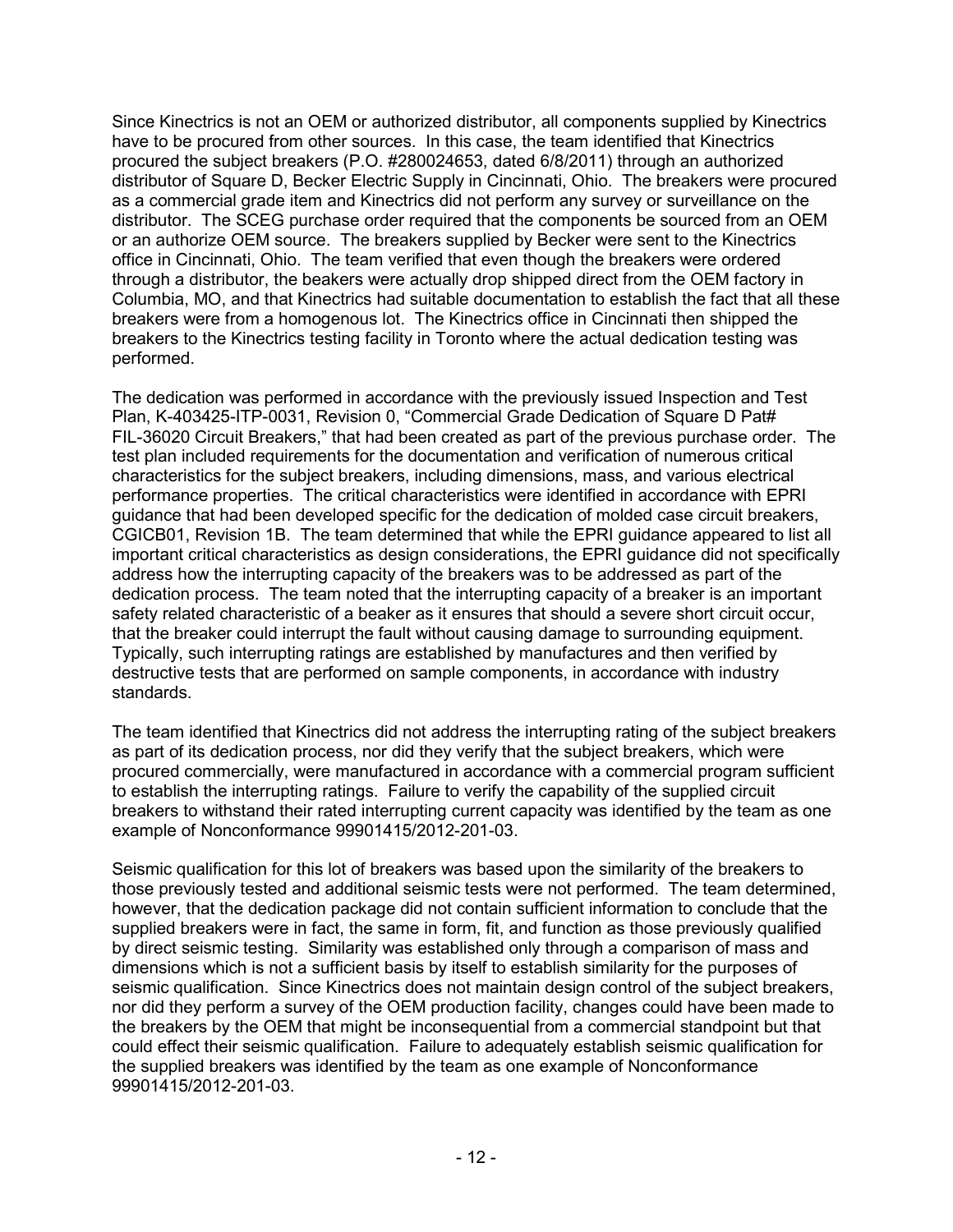The team also identified that certain tests and inspections performed as part of the dedication process were performed on only a sample of the breakers. The sampling plans developed were based upon the EPRI guidance contained in TR-017218, Revision 1, "Guideline for Sampling in the Commercial Grade Item Acceptance Process." The team determined that the dedication package did not contain an evaluation of lot homogenity for the purposes of establishing sampling plans, as required by the SCEG purchase order; however, in this case, since there were only six samples, the difference between the normal and tightened plan was minimal (3 versus 4 samples) and it appears the use of the normal sampling plan was reasonably justified.

The team also reviewed Duke Energy PO 149028, dated 7/31/2011, for the purchase of 36 HMCP100R3C, Eaton (Cutler Hammer) molded case circuit breakers. The PO was designated as Nuclear Safety Related and invoked 10 CFR Part 21 and Appendix B to 10 CFR Part 50. The PO required verification that the supplied breakers were new and not refurbished and the same in form, fit, and function as those previously tested by Kinectrics as part of a previous purchase order. The PO also provided specific instructions with regard to critical characteristics to be verified by Kinectrics as part of a dedication process.

Kinectrics in turn procured the subject breakers from various commercial sources. Twenty were procured from WESCO Distribution in Mississauga, Ontario; ten were procured from Tiger Controls, Greensboro, NC; and six were procured from Areva Inc., Cranberry Township, PA. All of these procurements were commercial grade and as such required dedication for use in a safety related application. Seven of the ten breakers supplied by Tiger Controls were initially rejected by Kinectrics as part of their receipt inspection and commercial grade dedication process. In response, Tiger Controls supplied Kinectrics with seven replacement breakers and of those seven, several more were rejected. Eventually, Kinectrics received ten breakers from Tiger Controls that passed all their receipt inspection and qualification testing. In general, the rejected breakers showed signs of being either used, damaged, or refurbished. Kinectrics identified no issues with the 26 breakers supplied by the other two sources.

Kinectrics issued nonconformance reports #783 and #805 on 8/4 and 8/23/2011 to document the non conforming conditions associated with the rejected breakers. The corrective actions simply consisted of returning the breakers to tiger Controls credit/replacement. No follow-up actions were taken to evaluate the acceptability of using this vendor or to determine why the originally supplied breakers showed signs of being suspect.

The team was concerned that even though the replacement breakers supplied to Kinectrics by Tiger Controls ultimately passed the Kinectrics receipt inspection and commercial grade dedication processes, the fact that a large majority of the breakers supplied by Tiger Controls on this order were identified as being suspect, would tend to question the authenticity of any of the breakers supplied by this distributor. Without ensuring the authenticity of the items being dedicated, credit cannot be taken for any sample testing that might have been performed at the OEM factory as part of industry certification programs (such as UL). Kinectrics did not perform a commercial grade survey of Tiger Controls and no information was available in the dedication package that would have provided traceability of the supplied and accepted breakers back to the actual OEM factory. Failure to take adequate corrective actions with regard to the breakers supplied by Tiger Controls was identified by the team as Nonconformance 99901415/2012-201- 04.

The team also reviewed the Inspection and Test Plan for the subject breakers K0115012-ITP-0001, Revision 1, dated 8/3/2011. The test plan included the documentation of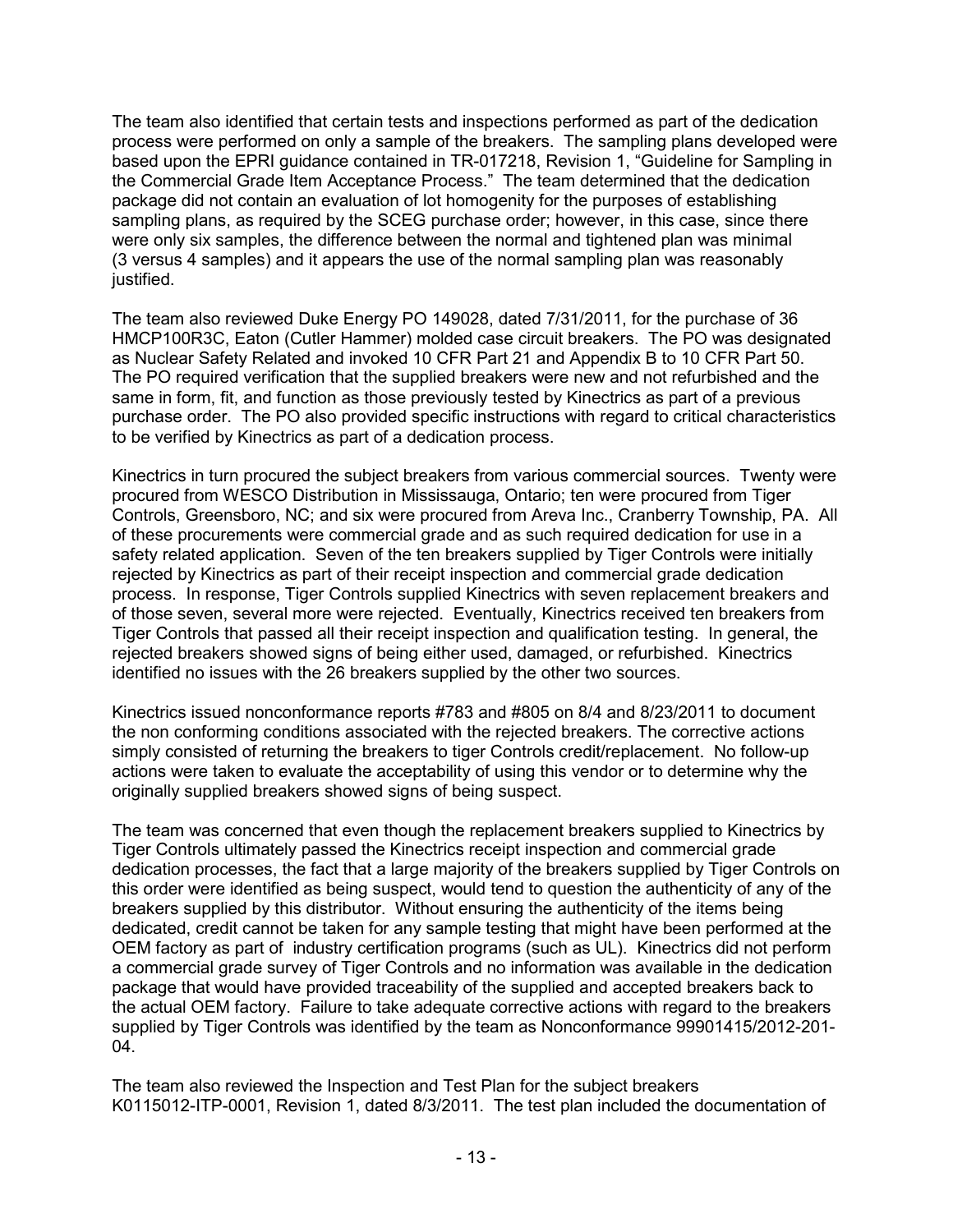and verification of numerous critical characteristics for the subject breakers including dimensions, mass, and various electrical performance properties. The critical characteristics were identified in accordance with EPRI guidance that had been developed specific for the dedication of molded case circuit breakers, CGICB01, Revision 1B. The identified tests and inspections were performed on 100% of the breakers. As with the molded case breakers discussed in the previous example, the Inspection and Test Plan did not address how the interrupting capacity was to be addressed as part of the dedication process. This was identified as another example of Nonconformance 99901415/2012-201-03.

With respect to seismic qualification, the team determined that the dedication package did not contain sufficient information to conclude that the supplied breakers were in fact, the same in form, fit, and function as those previously qualified by direct seismic testing. Similarity was established only through a comparison of mass and dimensions which is not sufficient basis by itself to establish similarity for the purposes of seismic qualification. Since Kinectrics does not maintain design control of the subject breakers, nor did they perform a survey of the OEM production facility, changes could have been made to the breakers that might be inconsequential from a commercial standpoint but that could effect their seismic qualification. Failure to adequately establish seismic qualification for the supplied breakers was identified by the team as another example of Nonconformance 99901415/2012-201-03.

c. Conclusions

With respect to the dedication of commercial grade components, the inspection team found that the records were complete, and all data was generally consistent with the acceptance criteria specified in the test procedures. In general, Kinectrics had identified important critical characteristics for the components being tested, and had implemented effective methods of verifying that the component's critical characteristics were met.

The team identified two Nonconformances where Kinectrics commercial grade dedication program was not consistent with regulatory requirements. Nonconformance 99901415/2012-201-03 concerned two examples where Kinectrics failed to verify the adequacy of certain design features associated with molded case circuit breakers that were procured from commercial suppliers, dedicated by Kinectrics, and sold as safety related components. Nonconformance 99901415/2012-201-04 concerned Kinectrics failure to take adequate corrective actions associated with a number of molded case circuit breakers that were received from a commercial supplier and determined to be suspect (e.g. used, refurbished, or tampered with).

# **Documents Reviewed**

# Specifications, Test Plans, and Procedures

K-403869-PWSI-00001, "Test procedure supplier's document", Revision 7, June 29, 2011

LTR-EQ-10-5, "Equipment qualification testing requirements for AP1000 zone 1 group 2 abnormal events", January 22, 2010

K-403869-NOA-005, "Pre-shipping inspection (LV instrumentation EPA)", January 4, 2010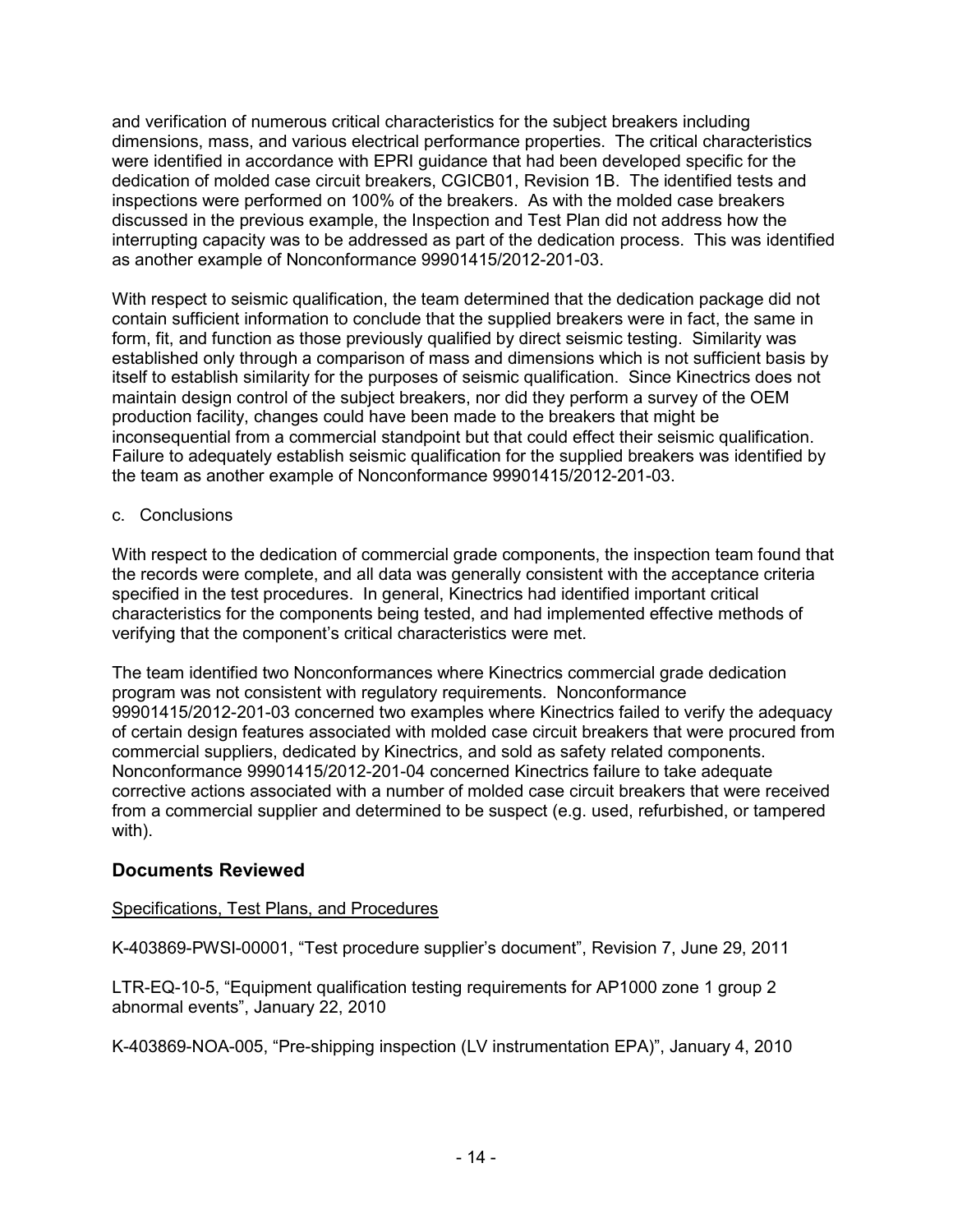K-403869-TR-0001, "Test report of qualification testing of  $1<sup>st</sup>$  medium voltage power electrical penetrations", Revision 0, March 22, 2012

K-403869-PSWI-0002, "Test procedure for qualification testing of 1<sup>st</sup> low voltage electrical penetration", Revision 7, June 30, 2011

K-403869-PSWI-0005, "Test procedure for qualification testing of  $1<sup>st</sup>$  LV power and I&C electrical penetrations", Revision 05, April 19, 2012

OP-6-1, "Requisition and purchase of goods & services affecting quality", Revision 11, March 31, 2011

APP-EY01-Z0-001, "Electrical penetration assemblies", Revision 1

APP-GW-VP-100, "Equipment Qualification Specifications and Documentation Requirements for AP1000 Safety-Related Electrical and Electro-Mechanical Equipment", Revision 0

IEEE 317-1983, "IEEE Standard for Electric Penetration Assemblies in Containment Structures for Nuclear Power Generating Stations"

QAOP 11.1, "Test Control," Revision F, dated 11/30/2010

QAOP 5.1 "Preparation and Control of Quality Assurance Operating Procedures and Project Instructions," Revision G, dated 11/30/2010

OP 3-1 "Proposal Preparation and Contract Review," Revision 8, dated 11/30/2008

AWI 3-1 "Complying with Nuclear Quality Program Requirements Imposed by Customer," Revision 3, dated 3/31/2011

AWI 6-2 "Nuclear Procurement Compliance," Revision 5, dated 11/30/2010

K-403425-ITP-0031, Revision 0, "Commercial Grade Dedication of Square D Part# FIL-36020 Circuit Breakers"

K-403425-RA-0001, Revision 1, 9/9/2010, "Seismic Qualification Report for Class 1E Safety-Related Circuit Breakers"

Test Procedure for Square D molded case breakers, K-403425-PSWI-0001, Revision 3, 10/8/2009.

EPRI TR-017218, "Guideline for Sampling in the Commercial Grade Item Acceptance Process," Revision 1

Test Procedure, K-015963-PSWI-0005, "Test Procedure for Qualification of Square-D power Distribution Blocks, Littlefuse JLS-80 fuses, and GE Model AD Panels for Duke Oconee," Revision 01, dated August 18, 2011

CGICB01, "EPRI CGI Joint Utility Task Group Commercial Grade Item Evaluation for Molded Case Circuit Breakers," Revision 1B (draft)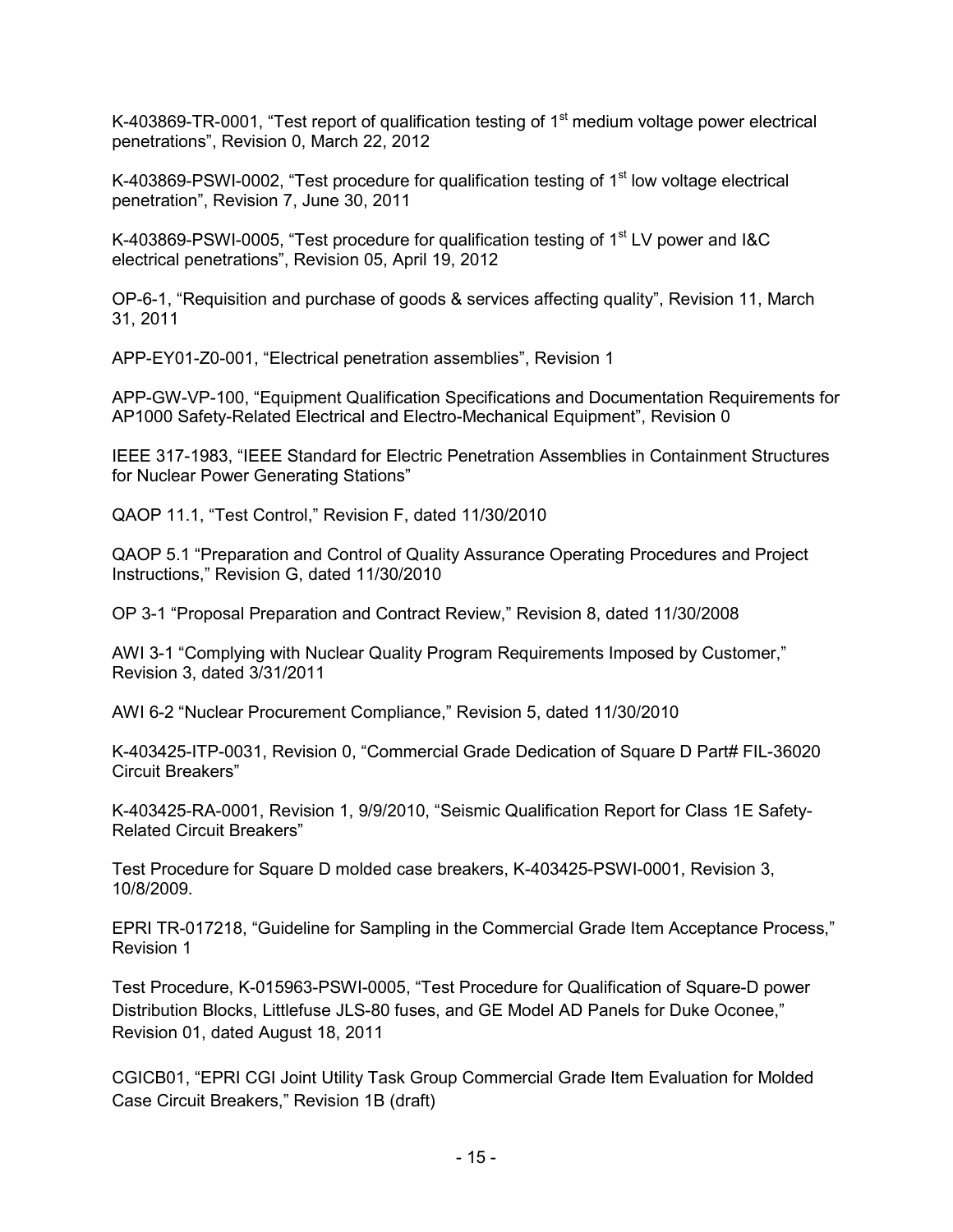Dedication Plan, K-503186-CGD-0001, "Fafnir Bearings," Revision 01, dated October 22, 2010

Inspection Plan, K-503186-ITP-0001, "Timken Bearings," Revision 00, dated October 8, 2010

Test Plan, K-503300-ITP-0001, "CGD of AGM Modules," Revision 01 dated May 6, 2011

Oconee Project Review K-115017, "Fuses, Fuseblocks, and Distribution Blocks," dated December 2011

Dedication Plan, K-115012-CGD-0003, "Block, Power Distribution 3 pole 600v 760A, Revision 01, dated August 2011

Test Plan, K-115012-ITP-0006, "Littlefuse Fuse JLS80," Revision 02, dated August 16, 2011

Dedication Plan, K-115012-CGD-0006, "Littlefuse Fuse JLS80," revision 05, dated August 19, 2011

Test Report, K-015963-DATA-5007, "Dimensional and Mass Record of Fuse and Holder, Distribution Block Assembly," Revision OO

Test Plan, K-115012-ITP-0005, "Test Plan for the Recent Holders," revision 02

Inspection and Test Plan K0115012-ITP-0001, Revision 1, dated 8/3/2011

Test Report, K-015963-RP-0005, "Test Report for Qualification of Square-D Power Distribution Blocks, Littlefuse JLS-80 fuses, and GE Model AD Panels for Duke Oconee," Revision 00, dated November 9, 2011

EPRI NP-7218, "Guideline for Utilization of Sampling Plans for Commercial Grade Acceptance"

Westinghouse Test Plan, EQ-TP-197-APP/APP-JE92-VPH-001, "AP1000 Excore Neutron Detectors Equipment Qualification Test Plans," dated July 2011

Test Data, K-015991-DATA-0006-R01, "Thermal Cycling Test Data," Revision 01

Oconee PO, 00153338, "Purchase Order for Terminal Blocks, Fuse Blocks, Fuses," dated December 19, 2011

Dedication Plan, K-115012-CGD-0005, "Block Fuse, 3-pole 600V, 100A," Revision 02

Test Plan, K-115012-ITP-0005, "Inspection and Test Plan," Revision 02, dated August 16, 2011

Quality Procedure, QF 10-1, "Record of Inspection of Incoming Items," Revision 10-12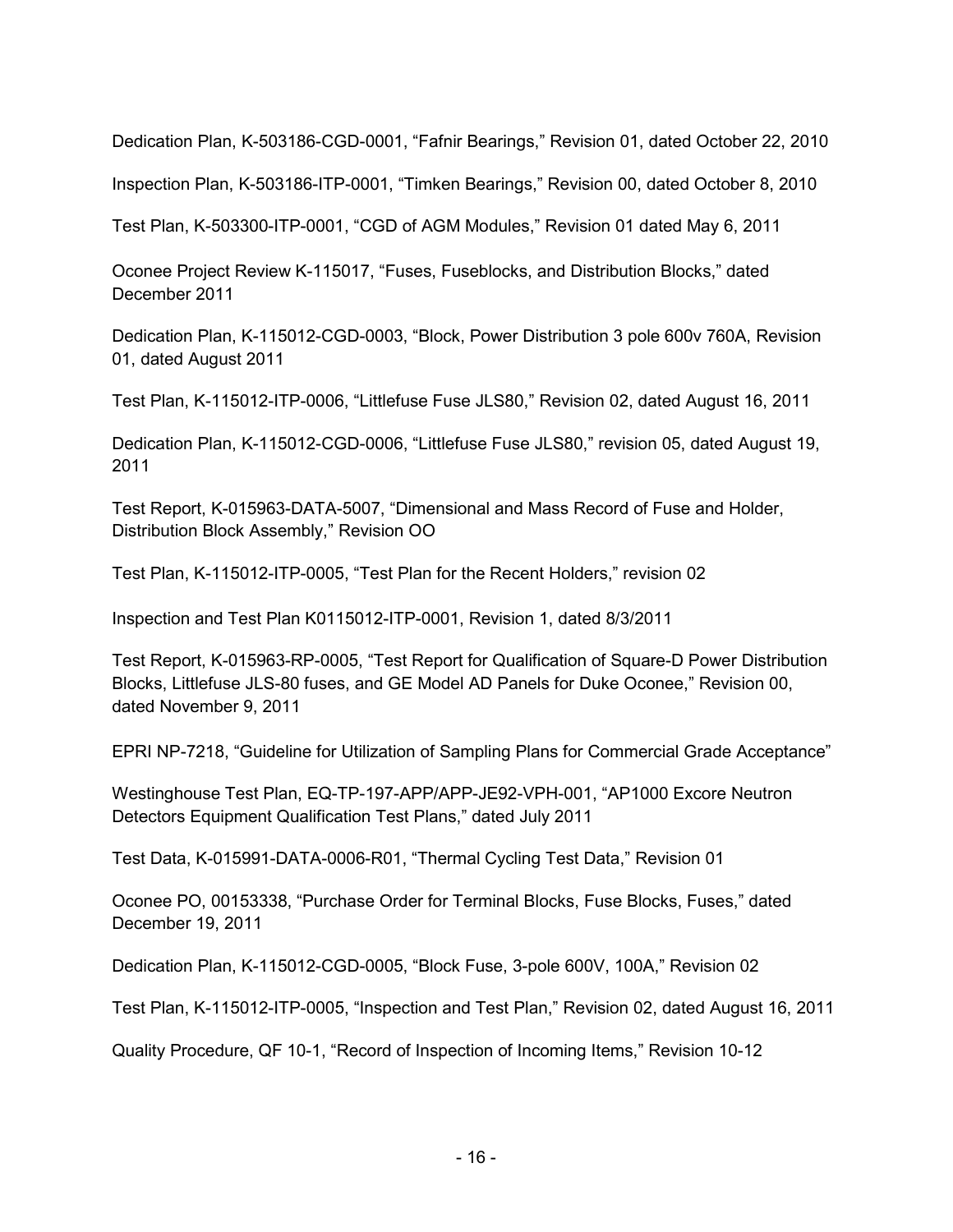EQ-TP-197-APP/APP-JE92-VPH-001, "AP1000 Excore Neutron Detectors Equipment Qualification Test Plan," July 2011

## Purchase Orders

PO #280022400 from Kinectrics to Global EMC labs, 10/15/2010, for the performance of EMC testing

PO #4500342823, from Westinghouse to Kinectrics, 4/16/2010, for the testing of Electrical Penetration Assemblies

PO #280024653, from Kinectrics to Becker Electric Supply, 6/8/2011, for the purchase of Square D molded case circuit breakers

PO #149028, from Duke Energy to Kinectrics, 7/31/2011, for the purchase Eaton (Cutler Hammer) molded case circuit breakers

 PO #NU-02SR735911, from South Carolina Electric and Gas to Kinectrics, for Square D molded case circuit breakers

 PO #NU-02SR744190, dated 5/16/11, from South Carolina Electric and Gas to Kinectrics for Square D molded case circuit breakers

PO 4500407152, "Harsh Environmental testing to qualify AP1000 NIS Excore Neutron Detectors," dated September 9, 2011

## Notice of Anomaly

N-403869-NOA-001, "Partial discharge test (MV penetration)", September 23, 2010 N-403869-NOA-0002, "Thermal operating cycle test (electrical penetration assemblies)", October 14, 2010 N-403869-NOA-0003, "Dielectric testing, (MV penetration)", October 26, 2010 N-403869-NOA-0004, "EMC\_EMI testing (MV penetration)", December 7, 2010 N-403869-NOA-005, "Pre-shipping inspection (LV instrumentation EPA)", January 4, 2010 N-403869-NOA-0006, "Leak test (LV and MV EPAs)" , July 7, 2010 N-403869-NOA-007, "Continuity (LV2)", March 15, 2011 N-403869-NOA-0008, "DBA (LV1 and MVP)", July 11, 2011 N-403869-NOA-009, "Insulation Resistance (LV1)" N-403869-NOA-0010, "IR (LV1)", July 19, 2011 N-403869-NOA-0011, "Post DBA inspection (LV1)", July 26, 2011 N-403869-NOA-012, "DBA Chemical Injection (LV1 and MVP)" N-403869-NOA-013, "Short Circuit Current Test (LV1)"

## Procurement Advisory Release

PAR #4500342823-009-0, November 19, 2010 PAR #4500342823-002-G, July 13, 2011 PAR #4500342823-008-0, October 27, 2010 PAR #4500342823-010-0, December 3, 2010 PAR #4500342823-012-A. February 25, 2011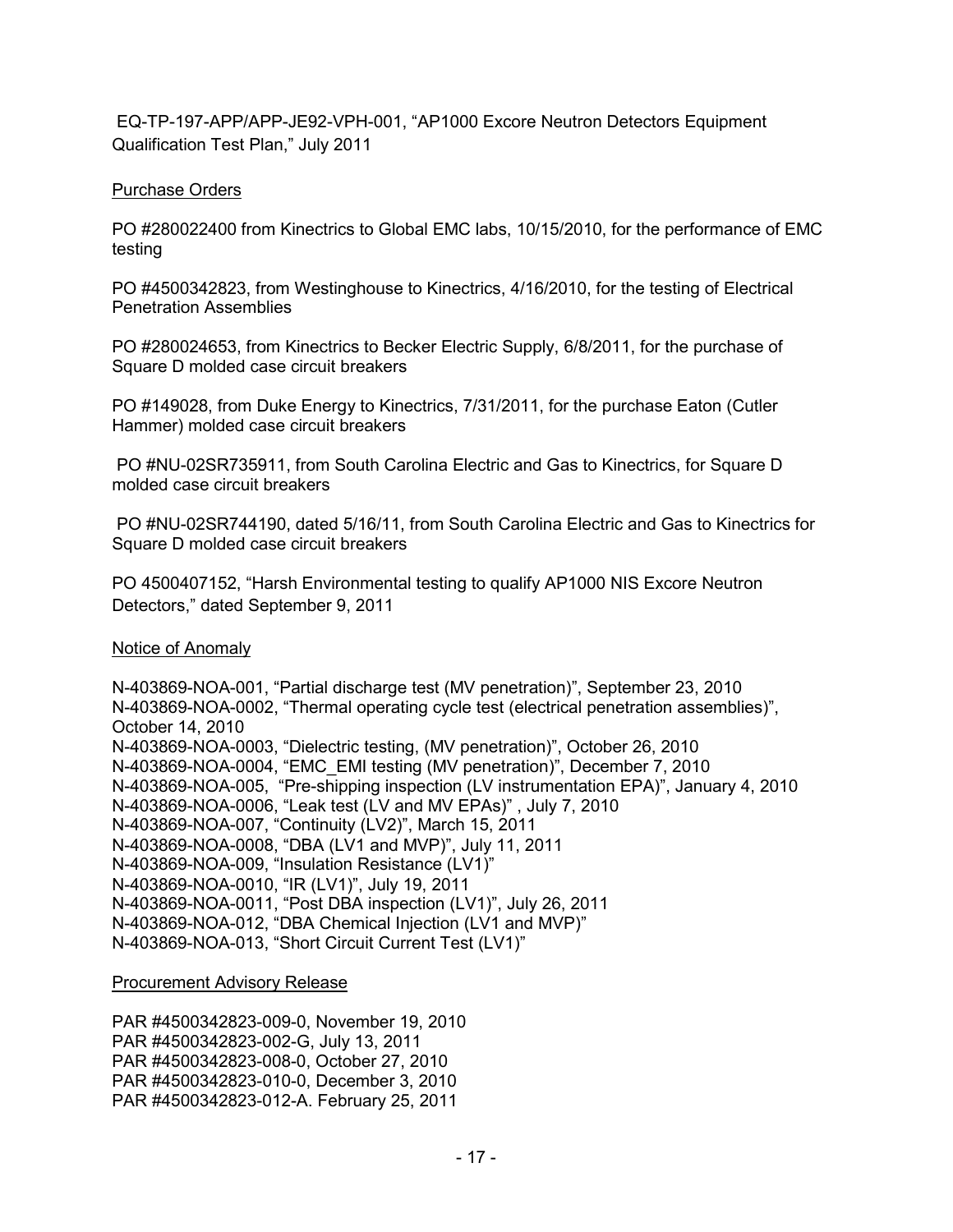PAR #4500342823-019-0, April 27, 2011 PAR #4500342823-025-A, February 6,2012 PAR #4500342823-029-0, October 7,2011 PAR #4500342823-028-0, November 7,2011 PAR #4500342823-026-0, October 7,2011

#### Calibration Certificates

Certificate # 58942, "Pressure transducer and sensor model PTX7217-a", serial #2245366, April 25, 2012

Certificate #30872, "Type T Duplex Thermocouple", serial #KIN-01819A, December 6, 2011 Certificate #30871, "Type T duplex thermocouple", serial #kin01818-A, December 6, 2011 Certificate #30870, "Type t duplex thermocouple", serial kin-01817A, December 6, 2011 Certificate #2000155768, "Hioki 3283 amp clamp", kin-01608 serial #110403054, May 18, 2011 Certificate #2000155767, "Hioki 3283 amp clamp", kin-01611 serial #110403062, May 18, 2011 Certificate #2000155771, "Hioki 3283 amp clamp", kin-01609 serial #110403055, May 18, 2011 Certificate #2000155766, "Hioki 3283 amp clamp", kin-01607 serial #110403056, May 18, 2011 Certificate #2000159967, "Kinectrics fluke 80k-6 HV probe", kin-01714, serial #17030009, September 22, 2011

Certificate #2000156803, "Fluke 87 series III multimeter", serial #71900758, June 13, 2011 Certificate #2000163841, "Agilent 34901A Multiplexer", serial #MY41003552 Certificate #2000166742, "Agilent 34972A Data Logger", serial #MY49007957 Certificate #2000168680, "Agilent 34901A Multiplexer", serial #MY41013812

#### **Other**

Commercial Grade survey report for Global EMC using ISO 17025, February 11, 2011

A2LA certificate #255.01, "Scope of accreditation to ISO/IEC 17025:2005 for Global EMC, Inc.", May 31, 2011

Form QF11-2, "Voltage transducer, serial #10010772 extension for 30 days", Revision 00-08, May 11, 2012

K-403869-data-0001, "Medium voltage power", September 29, 2010

Global EMC labs EMI/EMC test report on low voltage instrumentation penetration (specimen k-403869-LV2), January 12, 2011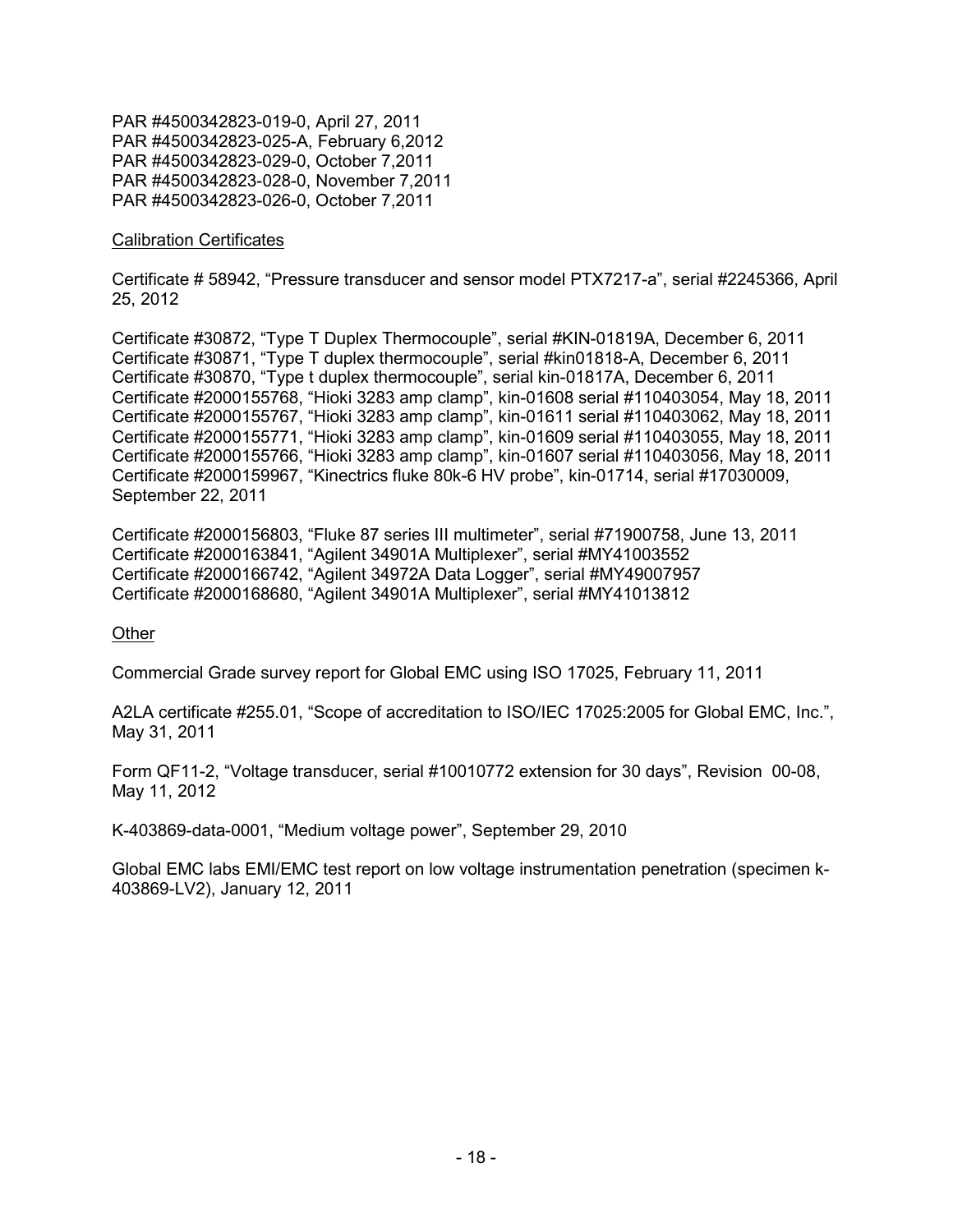| <b>Acronyms</b> |                                                   |
|-----------------|---------------------------------------------------|
| <b>CGID</b>     | commercial grade item dedication                  |
| <b>DBA</b>      | design basis accident                             |
| <b>EMC</b>      | electromagnetic compatibility                     |
| EMI             | electromagnetic interference                      |
| EPA             | electrical penetration assembly                   |
| FT.             | feed-through assembly                             |
| <b>IEC</b>      | International Electrotechnical Commission         |
| <b>IEEE</b>     | Institute of Electrical and Electronics Engineers |
| <b>LOCA</b>     | loss-of-coolant accident                          |
| TV.             | low voltage                                       |
| MV              | medium voltage                                    |
| <b>NOA</b>      | notice of anomaly                                 |
| <b>PAR</b>      | procurement advisory release                      |
| PO.             | purchase order                                    |
|                 |                                                   |

| <b>Applicable ITAAC From AP1000 Design Control</b><br>Document, Tier 1, Revision 19 |               |  |  |
|-------------------------------------------------------------------------------------|---------------|--|--|
| <b>Electrical Penetration</b><br>Assemblies                                         | 2.2.01.5.a.ii |  |  |
| <b>Electrical Penetration</b><br>Assemblies                                         | 2.2.01.6.a.ii |  |  |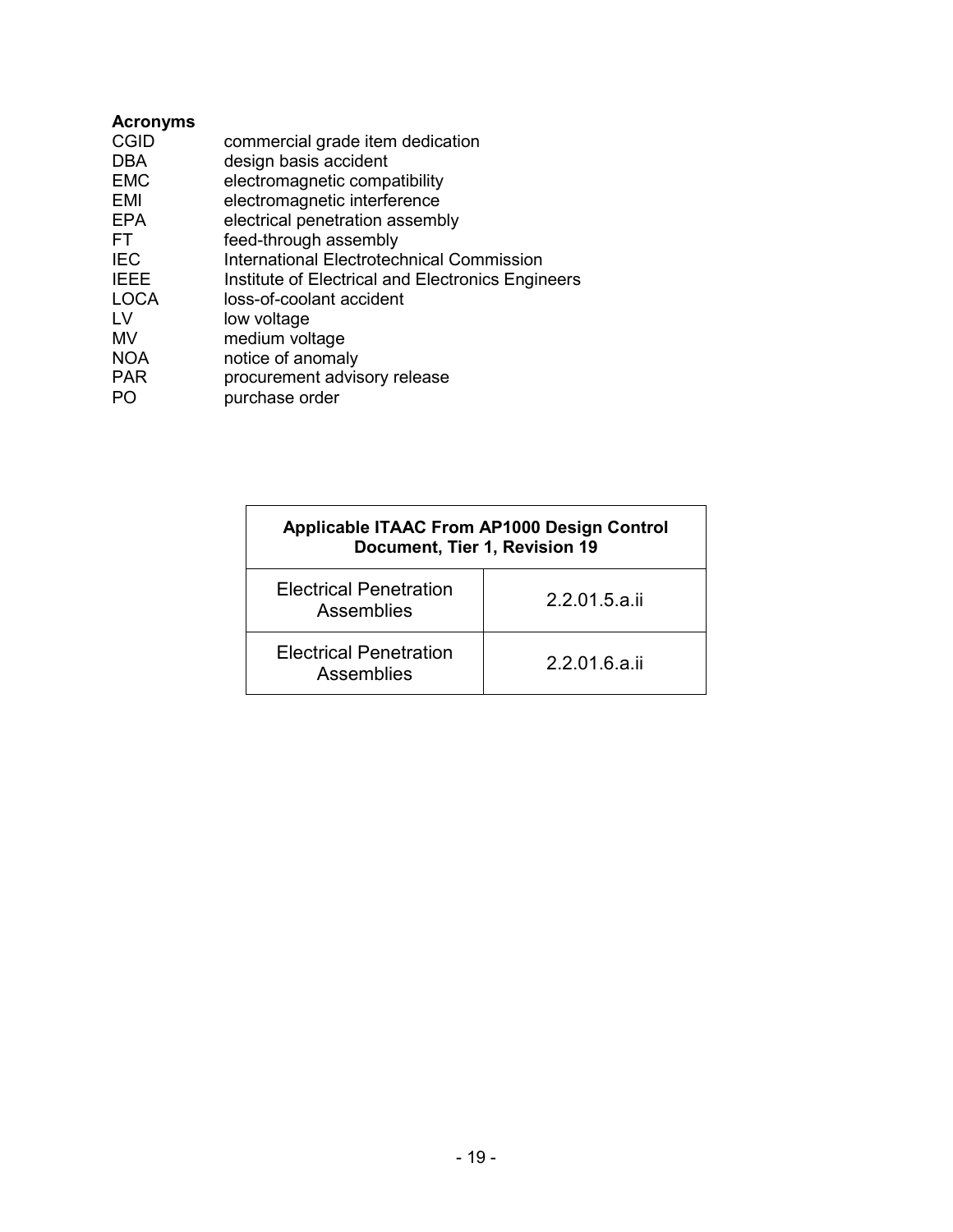# **ATTACHMENT**

## 1. Exit Meeting

On May 18, 2012, the team presented the inspection scope and findings during an exit meeting with David Harris, President and Chief Executive Officer of Kinectrics Inc.. The following people were in attendance.

| <b>Name</b>               | <b>Title</b>                                                   | <b>Affiliation</b>               | <b>Entrance</b> | <b>Exit</b> |
|---------------------------|----------------------------------------------------------------|----------------------------------|-----------------|-------------|
| David Harris              | <b>President and CEO</b>                                       | <b>Kinectrics</b>                | X               | X           |
| S. Hussain<br>Mehdi       | General Manager,<br><b>Generation Life Cycle</b><br>Management | <b>Kinectrics</b>                | X               | X           |
| Frank<br><b>Bartoszek</b> | <b>Quality Assurance</b><br>Supervisor                         | <b>Kinectrics</b>                | X               | X           |
| Al Simonavicius           | Project Manager                                                | <b>Kinectrics</b>                | X               |             |
| Bert Grespan              | Manager, Nuclear<br><b>Parts and Qualification</b>             | Kinectrics                       | X               | X           |
| Gary Chapman              | Director, U.S. Nuclear<br>Programs                             | <b>Kinectrics</b>                | X               | X           |
| David<br>Vellekoop        | <b>Quality Manager</b>                                         | <b>Kinectrics</b>                | X               | X           |
| Dudley Mowery             | <b>Quality Assurance</b><br>Engineer                           | Kinectrics                       | X               | X           |
| Gabriele<br>Giobbe        | <b>Quality Management</b><br>Officer                           | Canadian Nuclear<br>Safety Comm. | X               | X           |
| <b>Stephen Burany</b>     | Project Manager                                                | <b>Kinectrics</b>                |                 | X           |
| Jeremy Owen               | Project Manager                                                | <b>Kinectrics</b>                |                 | x           |
| Justin Hubbard            | Vendor Management<br>Specialist                                | <b>Kinectrics</b>                |                 | X           |
| Jeffrey<br>Jacobson       | <b>Inspection Team</b><br>Leader                               | <b>NRC</b>                       | X               | X           |
| Eugene Huang              | Inspector                                                      | <b>NRC</b>                       | X               | X           |
| <b>Richard Mathis</b>     | Inspector                                                      | <b>NRC</b>                       | X               | X           |
| Gregg Galletti            | Inspector                                                      | <b>NRC</b>                       | X               | X           |
| Paul Coco                 | Inspector                                                      | <b>NRC</b>                       | X               | X           |

# 2. INSPECTION PROCEDURES USED

IP 43002 - Routine Vendor Inspection

- IP 43004 Inspection of Commercial Grade Dedication Programs
- IP 36100 Inspection of 10 CFR Part 21 and Programs for Reporting Defects and Noncompliance
- IP 65001.E Inspection of the ITAAC-Related Qualification Program
- IP 35034 Design Certification Testing Inspection